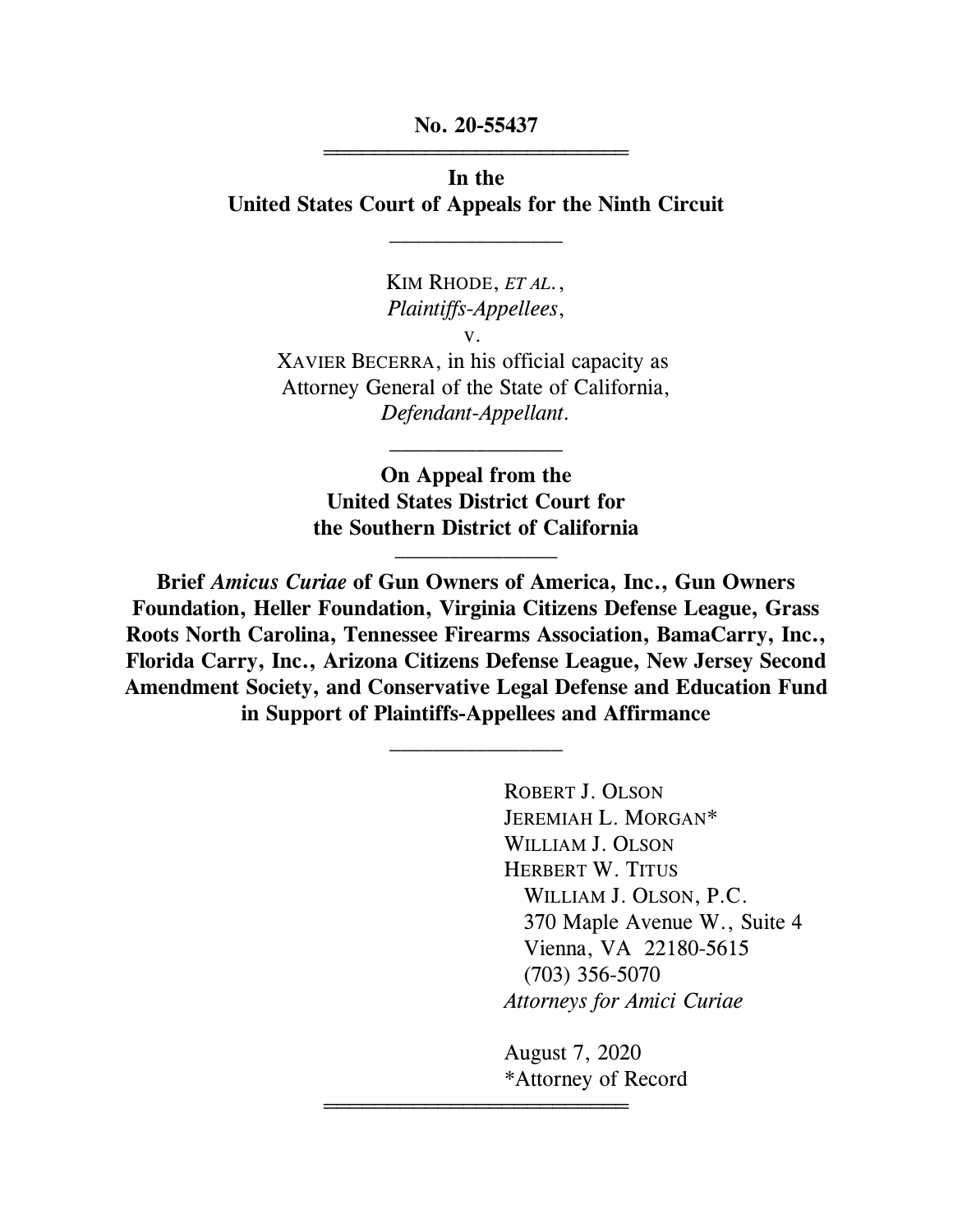#### **DISCLOSURE STATEMENT**

The *amici curiae* herein, Gun Owners of America, Inc., Gun Owners Foundation, Heller Foundation, Virginia Citizens Defense League, Grass Roots North Carolina, Tennessee Firearms Association, BamaCarry, Inc., Florida Carry, Inc., Arizona Citizens Defense League, New Jersey Second Amendment Society, and Conservative Legal Defense and Education Fund, through their undersigned counsel, submit this Disclosure Statement pursuant to Federal Rules of Appellate Procedure 26.1 and 29(a)(4)(A). These *amici curiae* are non-stock, nonprofit corporations, none of which has any parent company, and no person or entity owns them or any part of them.

> *s/Jeremiah L. Morgan*  Jeremiah L. Morgan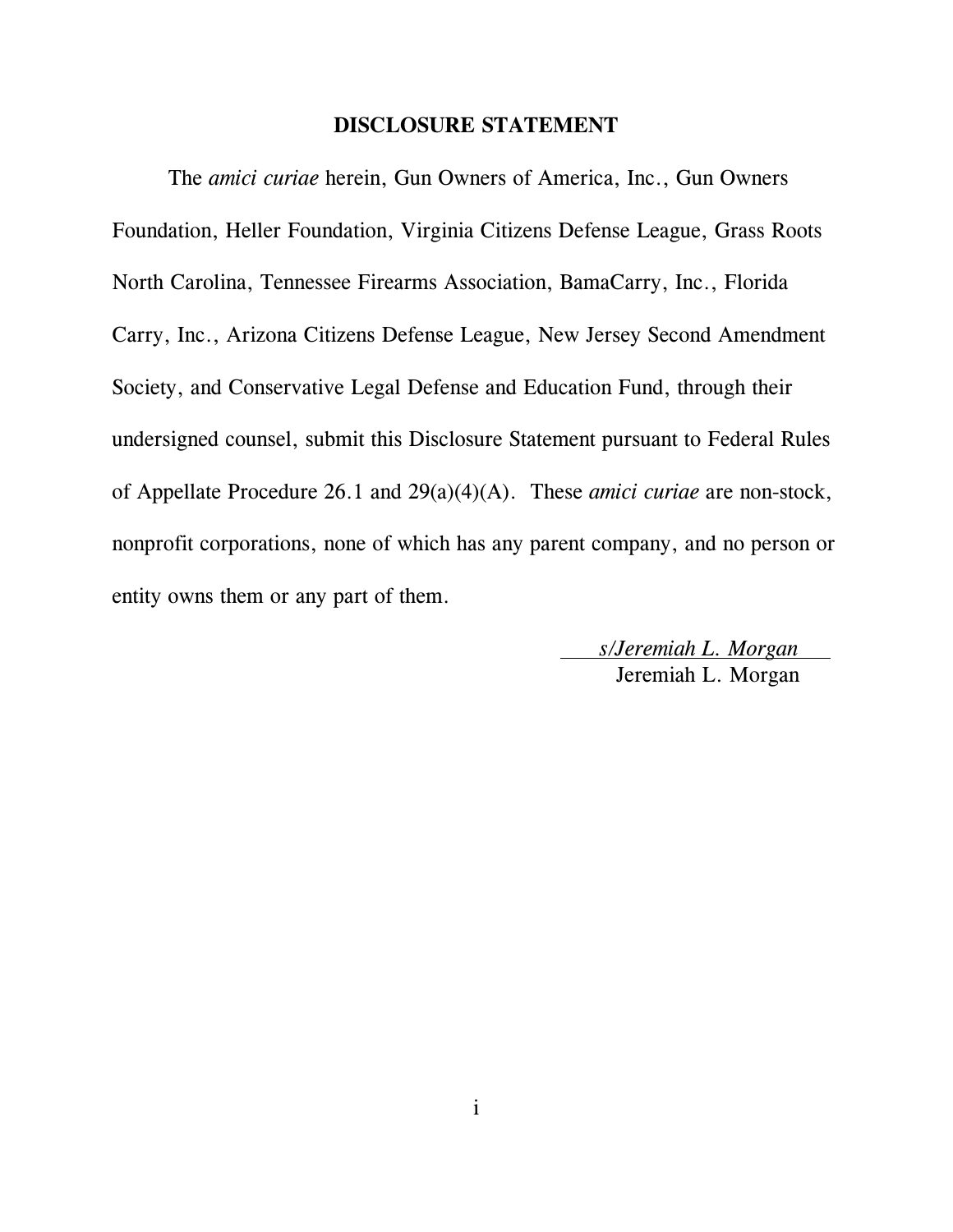# **TABLE OF CONTENTS**

|                | <b>ARGUMENT</b>                                                                                |                                                     |  |  |  |  |  |
|----------------|------------------------------------------------------------------------------------------------|-----------------------------------------------------|--|--|--|--|--|
| $\mathbf{I}$ . | THIS COURT'S TWO-STEP TEST IS A DECEPTIVE CHARADE 2                                            |                                                     |  |  |  |  |  |
| II.            | THIS COURT'S POST-HELLER JURISPRUDENCE AMOUNTS<br>TO A NULLIFICATION OF THE SECOND AMENDMENT 7 |                                                     |  |  |  |  |  |
|                | A.                                                                                             | Adoption of the Atextual, Judge-Empowering,         |  |  |  |  |  |
|                | <b>B.</b>                                                                                      | Application of Intermediate Scrutiny to Cripple the |  |  |  |  |  |
|                | $\mathsf{C}.$                                                                                  | A Seeming Hiatus from Interest Balancing 14         |  |  |  |  |  |
|                | D.                                                                                             |                                                     |  |  |  |  |  |
| III.           | IS THERE ANY RESTRICTION THAT WOULD VIOLATE                                                    |                                                     |  |  |  |  |  |
|                |                                                                                                |                                                     |  |  |  |  |  |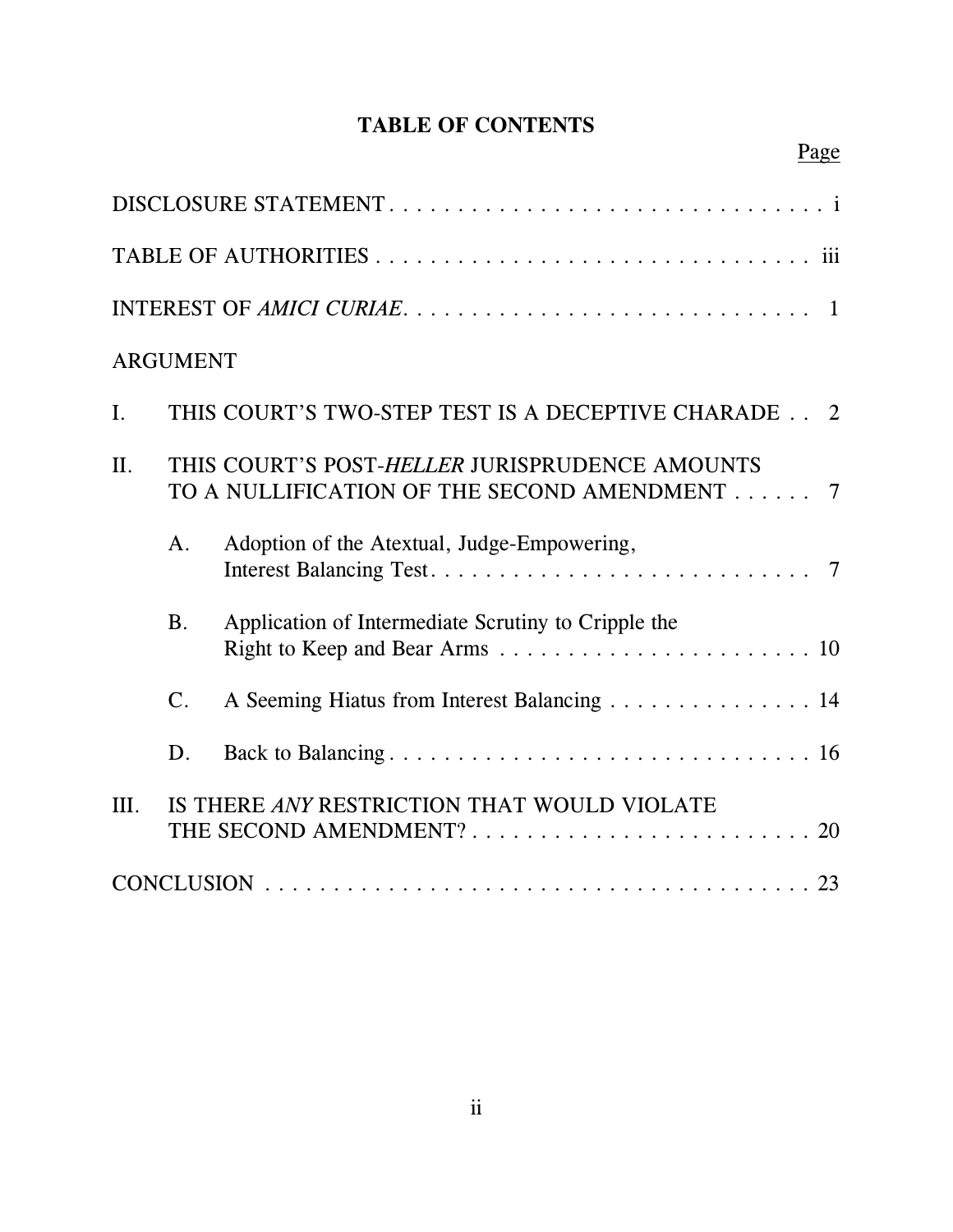# **TABLE OF AUTHORITIES**

| Page                                                                                                                  |
|-----------------------------------------------------------------------------------------------------------------------|
| UNITED STATES CONSTITUTION                                                                                            |
|                                                                                                                       |
|                                                                                                                       |
| <b>CASES</b>                                                                                                          |
| <i>Bauer v. Becerra</i> , 858 F.3d 1216 (9 <sup>th</sup> Cir. 2017) 3, 21                                             |
| District of Columbia v. Heller, 554 U.S. 570 (2008) $\ldots \ldots \ldots$ 2, passim                                  |
| Duncan v. Becerra, 366 F. Supp. 3d 1131 (S.D. Cal. 2019). 23                                                          |
| <i>Fyock v. City of Sunnyvale, 779 F.3d 991 (9th Cir. 2015)</i> 13, 21                                                |
| Hosanna-Tabor Evangelical Lutheran Church and School v. EEOC,                                                         |
| 565 U.S. 171 (2012) $\ldots \ldots \ldots \ldots \ldots \ldots \ldots \ldots \ldots \ldots \ldots \ldots \ldots 4, 5$ |
| Jackson v. San Francisco, 746 F.3d 953 (9th Cir. 2014). 4, passim                                                     |
| Mai v. United States, 952 F.3d 1106 (9th Cir. 2020) 19                                                                |
| McDonald v. City of Chicago, 561 U.S. 742 (2010) $\ldots \ldots \ldots \ldots$ 6, 7, 16                               |
|                                                                                                                       |
| Our Lady of Guadalupe School v. Morrissey-Berru,                                                                      |
|                                                                                                                       |
| <i>Pena v. Lindley</i> , 898 F.3d 969 (9 <sup>th</sup> Cir. 2018) 3, passim                                           |
| Peruta v. County of San Diego, 742 F.3d 1144 (9th Cir. 2014) 15, passim                                               |
| Peruta v. County of San Diego, 824 F.3d 919                                                                           |
|                                                                                                                       |
|                                                                                                                       |
| Silvester v. Harris, 843 F.3d 816 $(9th$ Cir. 2016) 6, passim                                                         |
| Teixeira v. County of Alameda, 873 F.3d 670 (9th Cir. 2017) 20                                                        |
| United States v. Chovan, 735 F.3d 1127 (9th Cir. 2013) 4, passim                                                      |
| United States v. Singh, 924 F.3d 1030 (9th Cir. 2019) 19                                                              |
| United States v. Torres, 911 F.3d 1253 (9th Cir. 2019) 19, 22                                                         |
|                                                                                                                       |
|                                                                                                                       |

## **MISCELLANEOUS**

|  |  |  | W.O. Douglas, The Court Years, 1939-1975 (Random House: $1980$ ) |  |
|--|--|--|------------------------------------------------------------------|--|
|--|--|--|------------------------------------------------------------------|--|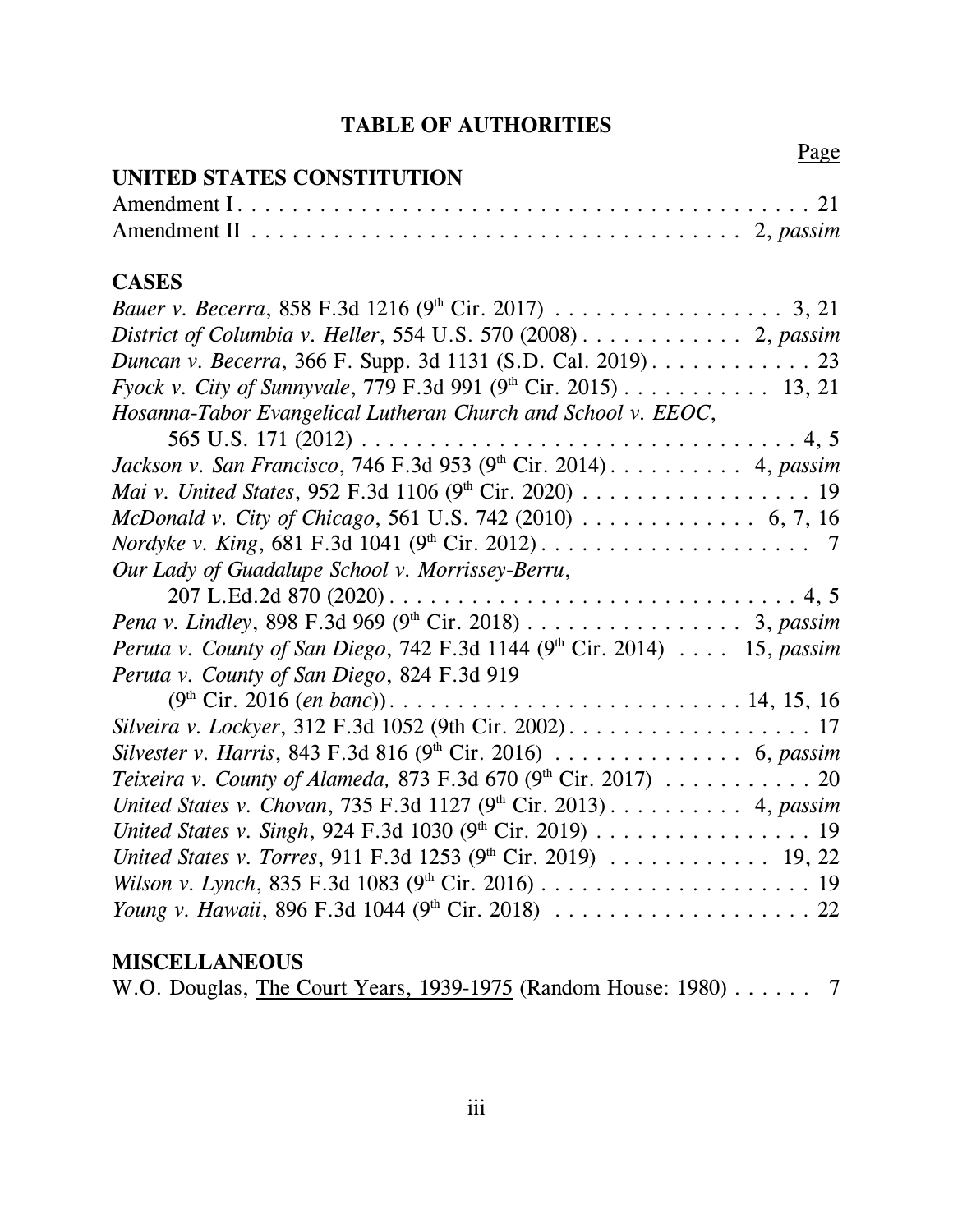### **INTEREST OF** *AMICI CURIAE* 1

Gun Owners of America, Inc., Gun Owners Foundation, Heller Foundation, Virginia Citizens Defense League, Grass Roots North Carolina, Tennessee Firearms Association, BamaCarry, Inc., Florida Carry, Inc., Arizona Citizens Defense League, New Jersey Second Amendment Society, and Conservative Legal Defense and Education Fund are nonprofit organizations, exempt from federal taxation under sections  $501(c)(3)$  or  $501(c)(4)$  of the Internal Revenue Code. Each is dedicated, *inter alia*, to the correct construction, interpretation, and application of law.

Some of these *amici* have filed numerous other *amicus* briefs in federal and state courts in support of the Second Amendment, including several in this Court:

- *Duncan v. Becerra*, No. 19-55376, Brief *[Amicus Curiae](http://lawandfreedom.com/wordpress/wp-content/uploads/2019/09/Duncan-amicus-brief-as-filed.pdf)* of Gun [Owners of America,](http://lawandfreedom.com/wordpress/wp-content/uploads/2019/09/Duncan-amicus-brief-as-filed.pdf) *et al*. (September 25, 2019);
- *Young v. Hawaii*, No. 12-17808, Brief *[Amicus Curiae](http://lawandfreedom.com/wordpress/wp-content/uploads/2018/11/Young-v.-Hawaii-Amicus-Brief-opposing-rehearing.pdf)* of Gun [Owners of America,](http://lawandfreedom.com/wordpress/wp-content/uploads/2018/11/Young-v.-Hawaii-Amicus-Brief-opposing-rehearing.pdf) *et al.* (November 19, 2018);
- *Harris v. Silvester*, No. 14-16840, Brief *[Amicus Curiae](http://www.lawandfreedom.com/site/firearms/Silvester%20GOA%20amicus%20brief.pdf)* of Gun [Owners of America,](http://www.lawandfreedom.com/site/firearms/Silvester%20GOA%20amicus%20brief.pdf) *et al.* (June 2, 2015);

<sup>1</sup> All parties have consented to the filing of this brief *amicus curiae*. No party's counsel authored the brief in whole or in part. No party or party's counsel contributed money that was intended to fund preparing or submitting the brief. No person other than these *amici curiae*, their members or their counsel contributed money that was intended to fund preparing or submitting this brief.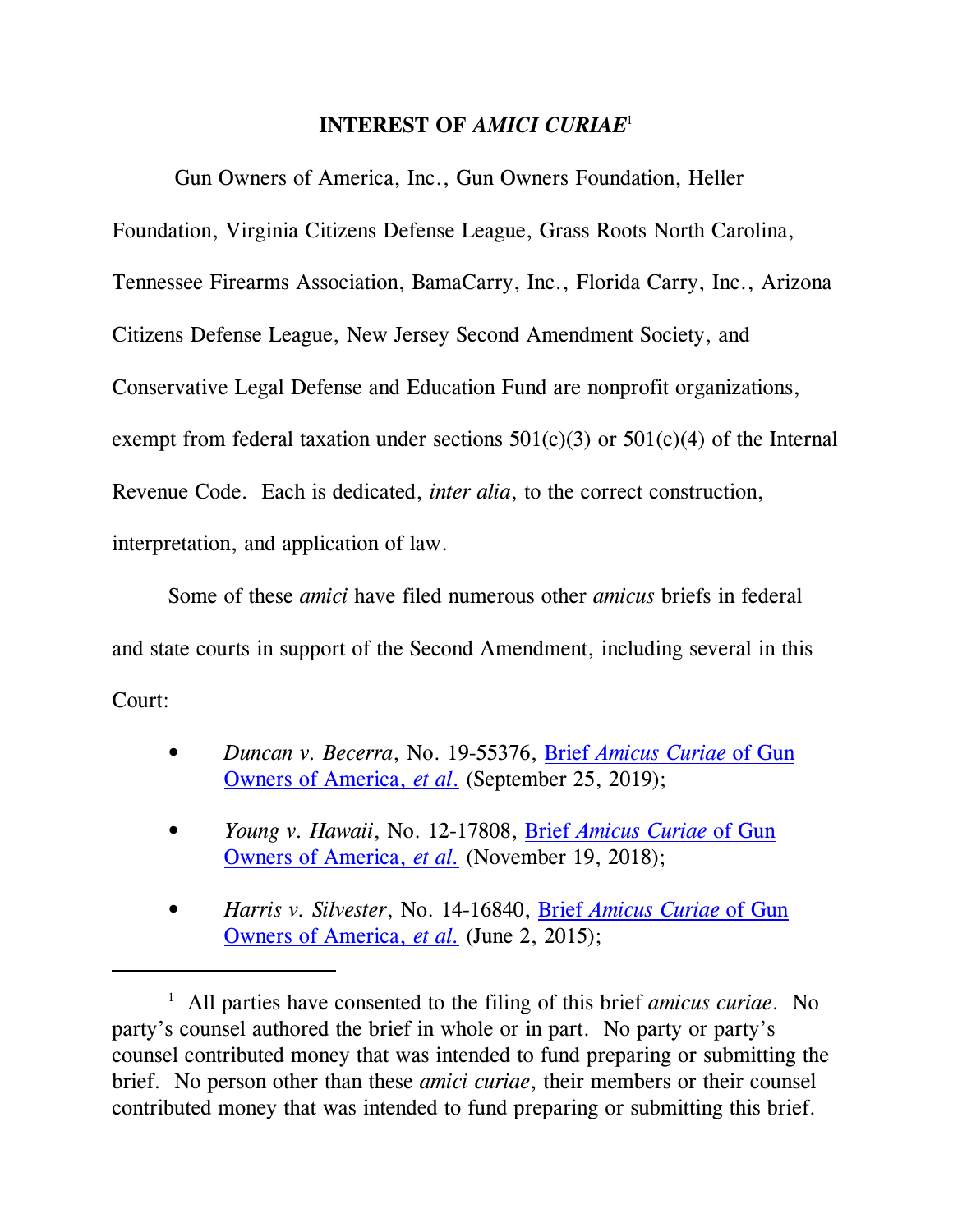- *Peruta v. San Diego*, Nos. 10-56971 & 11-16255, Brief *[Amicus](http://www.lawandfreedom.com/site/firearms/Peruta%20v%20San%20Diego%20GOA%20Amicus%20Brief%20as%20filed.pdf) Curiae* [of Gun Owners of America,](http://www.lawandfreedom.com/site/firearms/Peruta%20v%20San%20Diego%20GOA%20Amicus%20Brief%20as%20filed.pdf) *et al.* (April 30, 2015);
- *Jackson v. San Francisco*, No. 12-17803, Brief *[Amicus Curiae](http://www.lawandfreedom.com/site/firearms/Jackson%20GOA%20amicus%20brief.pdf)* of [Gun Owners of America,](http://www.lawandfreedom.com/site/firearms/Jackson%20GOA%20amicus%20brief.pdf) *et al.* (July 3, 2014);
- *Montana Shooting Sports Association v. Holder*, No. 10-36094, Brief *Amicus Curiae* [of Gun Owners of America,](http://www.lawandfreedom.com/site/firearms/MSSAvHolder__Amicus.pdf) *et al.* (June 13, 2011); and
- *Nordyke v. King*, No. 07-15763, Brief *[Amicus Curiae](http://www.lawandfreedom.com/site/firearms/Nordyke_Amicus.pdf)* of Gun [Owners of California,](http://www.lawandfreedom.com/site/firearms/Nordyke_Amicus.pdf) *et al.* (August 18, 2010).

#### **ARGUMENT**

#### **I. THIS COURT'S TWO-STEP TEST IS A DECEPTIVE CHARADE.**

As District Judge Benitez demonstrated in his opinion below, this Court has never devoted much effort to understand the scope of the right to keep and bear arms by examining the text of the Second Amendment. At best, this Court treats this preexisting, enumerated right as a government-bestowed privilege. In reality, this Court's opinions have demonstrated little respect for the Second Amendment, steadfastly refusing to apply the text as written. Rather, the Ninth Circuit utilizes what is often called the "two-step test," designed by judges in other circuits, vesting broad discretion in courts to circumvent the right to keep and bear arms. Compared to the "simple *Heller* test" applied by Judge Benitez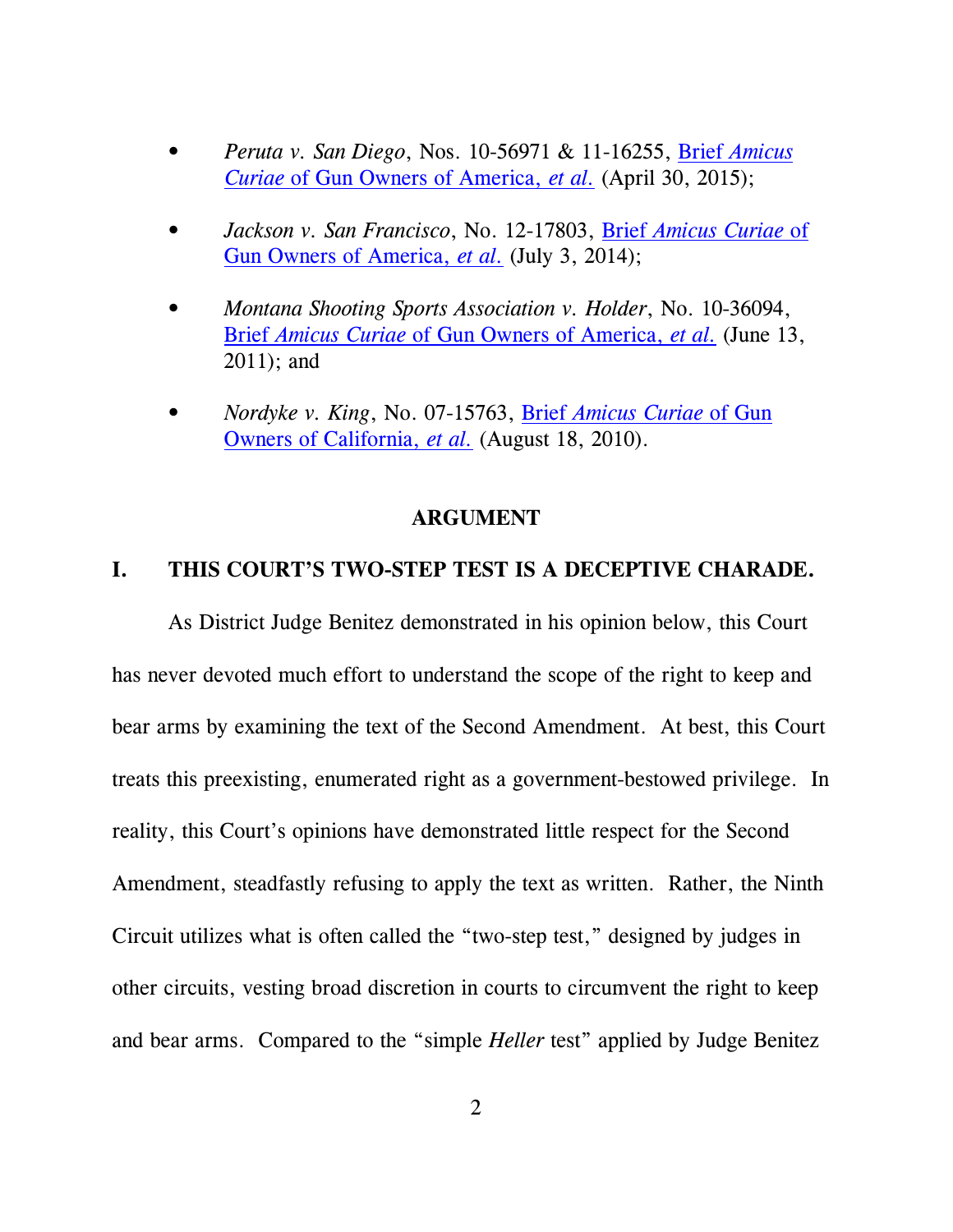*in two paragraphs* (*Rhode v. Becerra*, 2020 U.S. Dist. LEXIS 71893 (S.D. Cal. 2020) ("Op.") at \*43-44), application of this Court's two-step analysis took Judge Benitez *more than 40 pages*. *See id.* at \*44-85.

As Judge Benitez explained, the "two-part test" is really a "tripartite binary test with a sliding scale and a reasonable fit." Op. at \*42-43. Indeed, as applied by this Circuit, the two-step test contains at least four levels of analysis, each requiring several different questions to be answered. *Id.* at \*42. First, a court asks if a given restriction is "presumptively lawful" or "historicallyapproved." *Id.* at \*45. If not, then a court moves on to inquire whether a restriction is "within the scope" of the Second Amendment (interpreted as narrowly as possible).<sup>2</sup> If not, the restriction is found outside the Amendment's

<sup>2</sup> Arguably, some aspect of "step one" is appropriate under *District of Columbia v. Heller*, 554 U.S. 570 (2008), including a determination whether a given restriction regulates persons, arms, or activities protected by the Second Amendment, or instead is entirely outside the Amendment's protection. Ironically, however, this Court often skips "step one" entirely, refusing to decide whether a challenged restriction regulates within the scope of the Second Amendment and moving directly to "step two" — interest balancing. *See, e.g., Bauer v. Becerra*, 858 F.3d 1216, 1221 (9th Cir. 2017); *Pena v. Lindley*, 898 F.3d 969, 973 (9<sup>th</sup> Cir. 2018) (also refusing to answer the question of whether the "core" of the Second Amendment was affected, alleging only that any burden was not severe). In practice, the "two-step" test boils down to an application of intermediate scrutiny, invariably resulting in the upholding of the challenged restriction.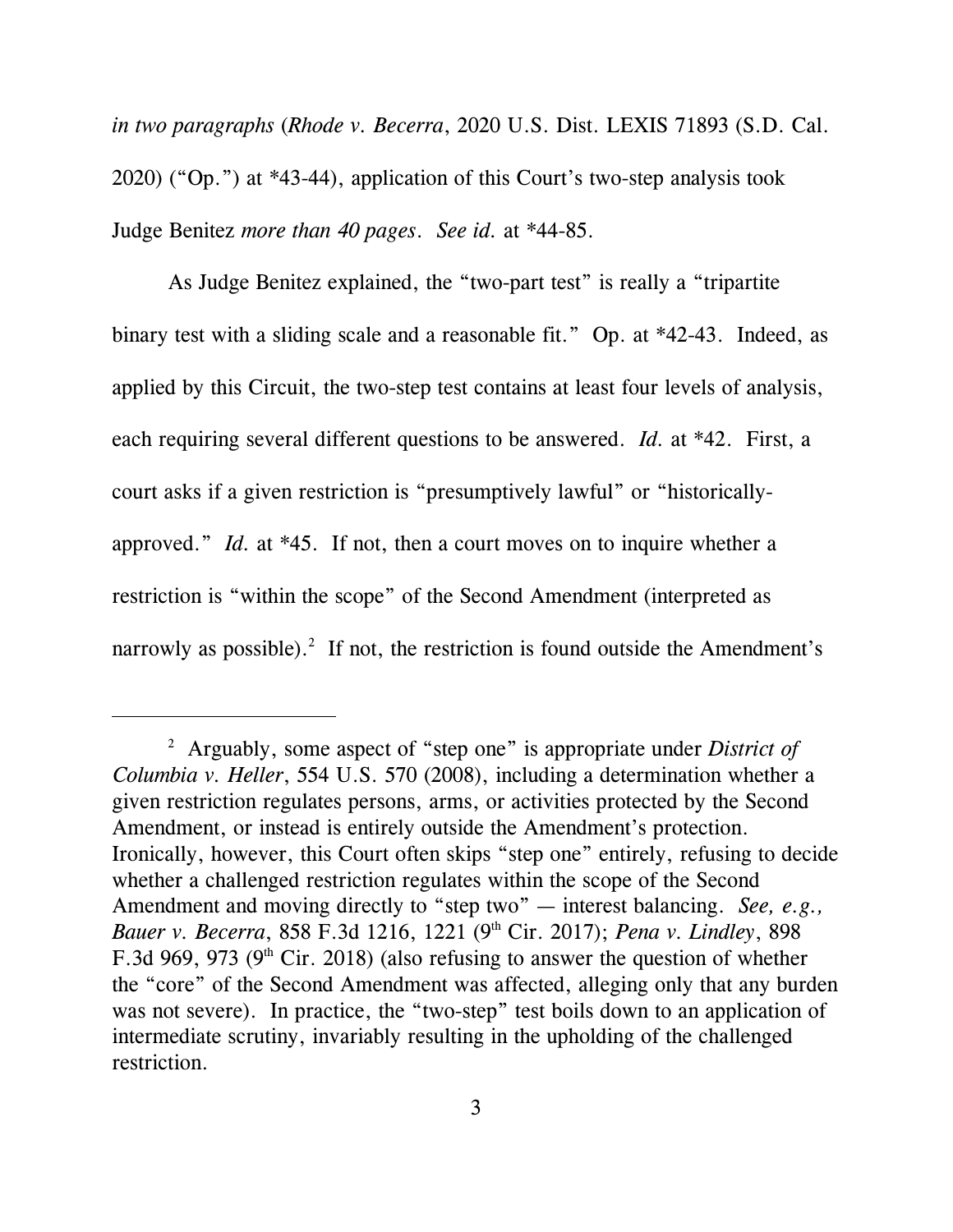scope, and it is upheld. If the law does restrict Second Amendment activity, then a court asks "how close the statute hits at the core of the Second Amendment right," and then examines the "'severity of the law's burden on that right.'" *Id.* at \*46-47.

Under this test, severe infringements on core rights are subject to strict scrutiny (requiring a narrowly tailored fit to a compelling governmental interest), while less severe infringements on peripheral rights are subject to intermediate scrutiny (requiring a reasonable fit to an important governmental interest).<sup>3</sup> Id. at \*49-\*50. Under either balancing test, restrictions that infringe rights that "shall not be infringed" still can be upheld. Since this Court has limited "core" rights to include nothing more than the precise conduct falling within the four factual corners of *Heller* (the right of a law-abiding person to keep a single operable handgun in the home for self-defense),<sup>4</sup> nearly all  $-$  if not all  $-$ 

<sup>&</sup>lt;sup>3</sup> A restriction must be both "core" and "severe" in order to obtain strict scrutiny. *Cf. United States v. Chovan*, 735 F.3d 1127 ( $9<sup>th</sup> Cir. 2013$ ) (not core, but severe) with *Jackson v. San Francisco*, 746 F.3d 953 (9<sup>th</sup> Cir. 2014) (core, but not severe).

<sup>4</sup> Just last month, in *Our Lady of Guadalupe School v. Morrissey-Berru*, 207 L.Ed.2d 870 (2020), the U.S. Supreme Court criticized a mistake committed by two separate Ninth Circuit panels in their efforts to apply *Hosanna-Tabor Evangelical Lutheran Church and School v. EEOC*, 565 U.S. 171 (2012) to the facts of cases before them: "[b]oth panels treated the circumstances that we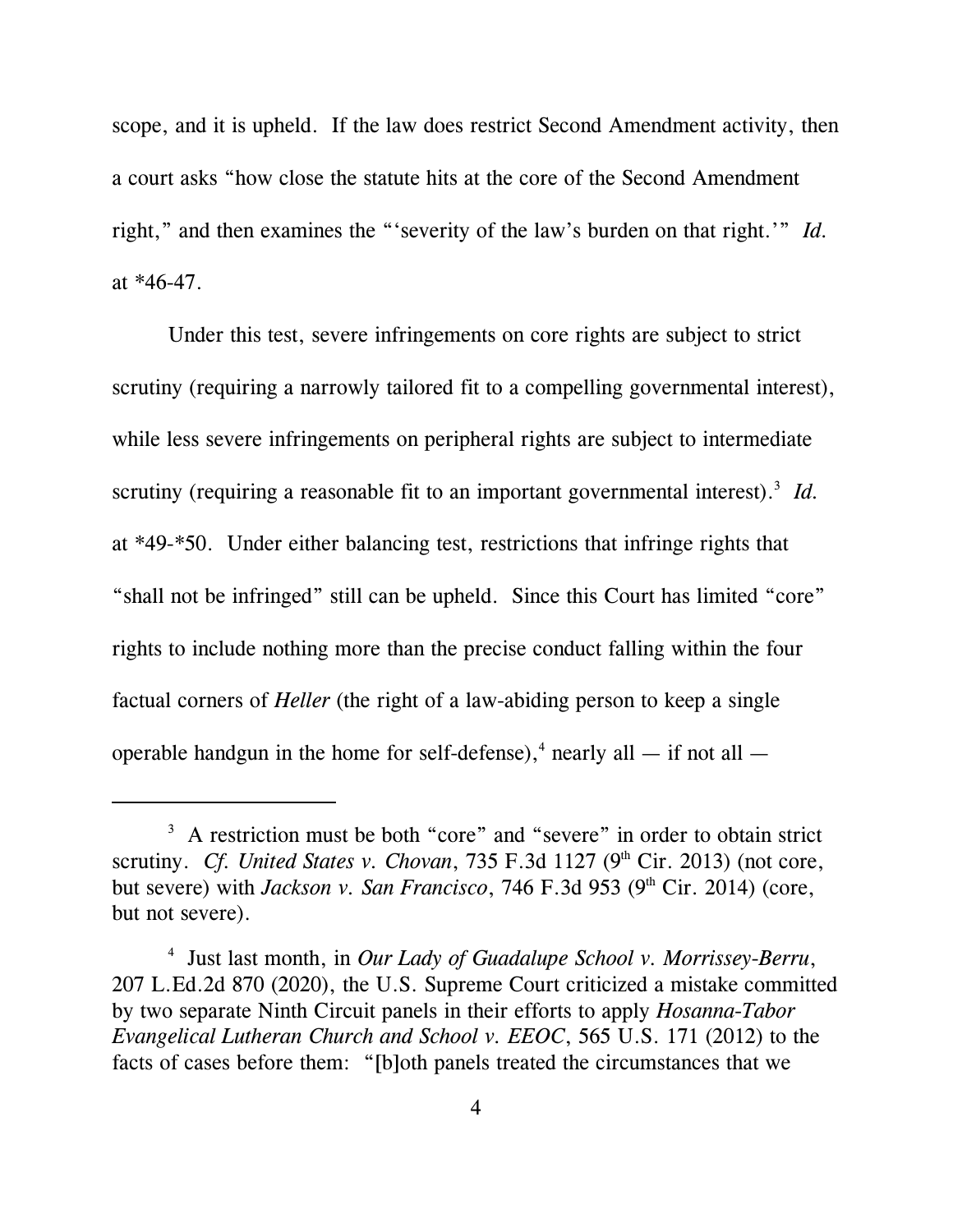restrictions have been analyzed under intermediate scrutiny. Any assertion about "increasing public safety" is automatically deemed a "compelling" government interest.<sup>5</sup> Since restrictions dealing with firearms can always be claimed to involve "public safety," and since governments are always able to amass an impressive cadre of "experts" with a parade of sociological and public policy "evidence," virtually every restriction on the right to keep and bear arms has been upheld as reasonably related to the government's interest — giving the government "'a reasonable opportunity to experiment'" with Americans' constitutional rights. *See Pena* at 986.

In the end, this Court's two-step test is legal mumbo jumbo, an absurdly complicated framework that no one really understands (*see* Op. at \*43), and which permits judges to "run roughshod over constitutionally protected rights"

found relevant in that case [*Hosanna-Tabor*] as checklist items to be assessed and weighed against each other in every case....." *Our Lady of Guadalupe* at 889. Rather, the Supreme Court explained, the panels should have examined whether the issue in question "implicated the fundamental purpose" (*id*.) of the Court's rule. Likewise here, rather than seeking to limit the Supreme Court's decision in *Heller* to its precise facts, this Court should acknowledge and defer to the "fundamental purpose" of the Second Amendment — which was to protect "the right of the people to keep and bear arms," rather than to devise tests designed to limit that right while enhancing government power.

<sup>&</sup>lt;sup>5</sup> See Op. at \*52 ("is there anything that a government cannot claim to be a substantial state interest?").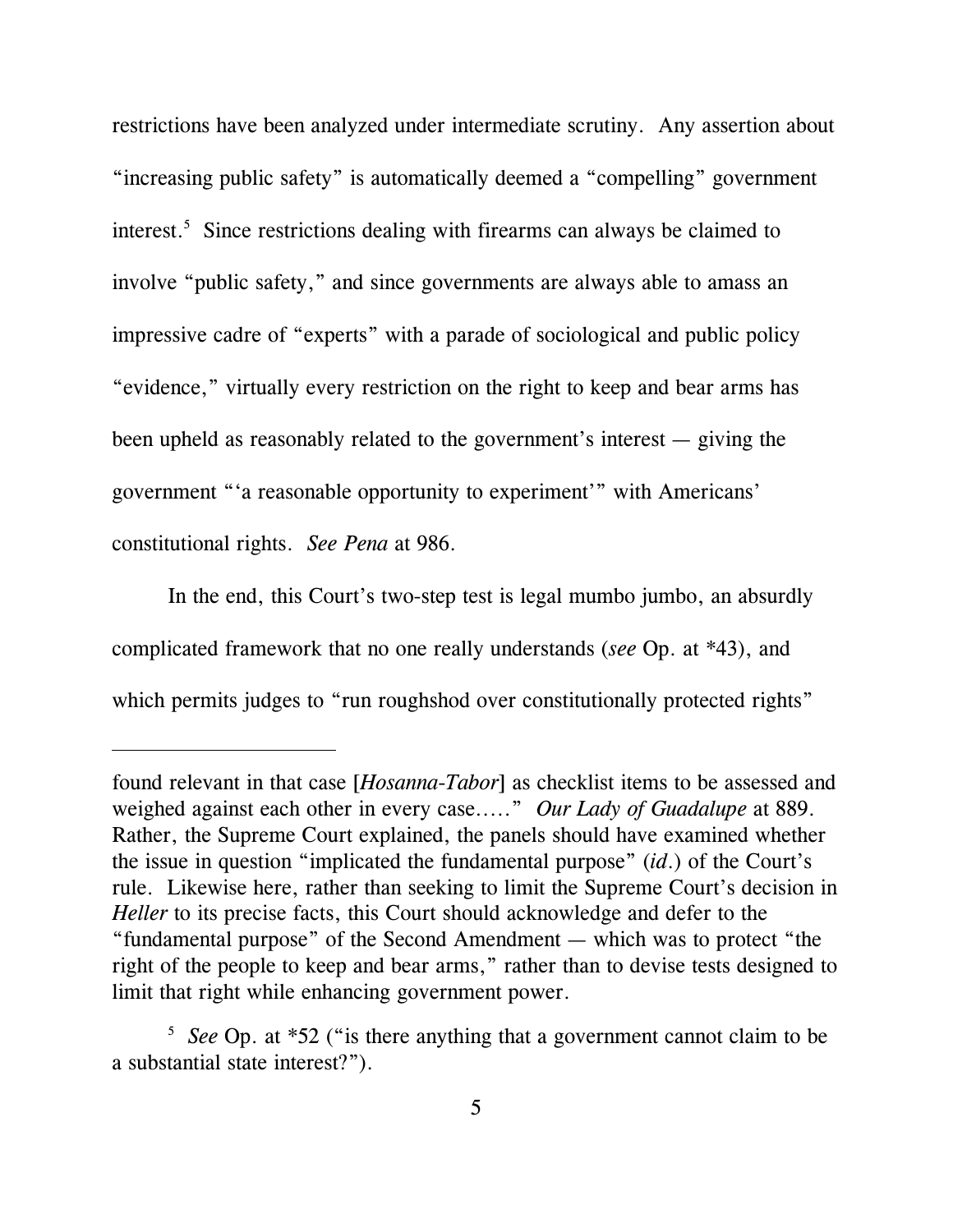(Op. at \*52) in order to do literally whatever they want in any given case. Each step along the "two-step" path provides a court with yet another opportunity to justify the government's "impinge[ment]"<sup>6</sup> or "burdening"<sup>7</sup> or "limit[ing] but ... not destroy[ing]"<sup>8</sup> of rights that "shall not be infringed." In this Court, the "twostep" test represents verbal legerdemain, enabling this Court to uphold every infringement of Second Amendment rights that comes before it.

And that is exactly what this Court has done, systematically, in every case since *Heller* and *McDonald v. City of Chicago*, 561 U.S. 742 (2010) were decided. Allowing judges to act based on nothing more than their personal policy predilections,<sup>9</sup> this Court's amassed Second Amendment jurisprudence is viewed by many as evidencing an open hostility to an enumerated right and

8 *See Jackson* at 957.

<sup>9</sup> As Justice Gorsuch has explained, "a judge who likes every result he reaches is very likely a bad judge, reaching for results he prefers rather than those the law compels." [https://www.whitehouse.gov/briefings-statements/](https://www.whitehouse.gov/briefings-statements/president-trumps-nominee-supreme-court-neil-m-gorsuch/) [president-trumps-nominee-supreme-court-neil-m-gorsuch/](https://www.whitehouse.gov/briefings-statements/president-trumps-nominee-supreme-court-neil-m-gorsuch/).

<sup>&</sup>lt;sup>6</sup> See Silvester *v. Harris*, 843 F.3d 816, 821 (9<sup>th</sup> Cir. 2016).

<sup>7</sup> *See Chovan* at 1134.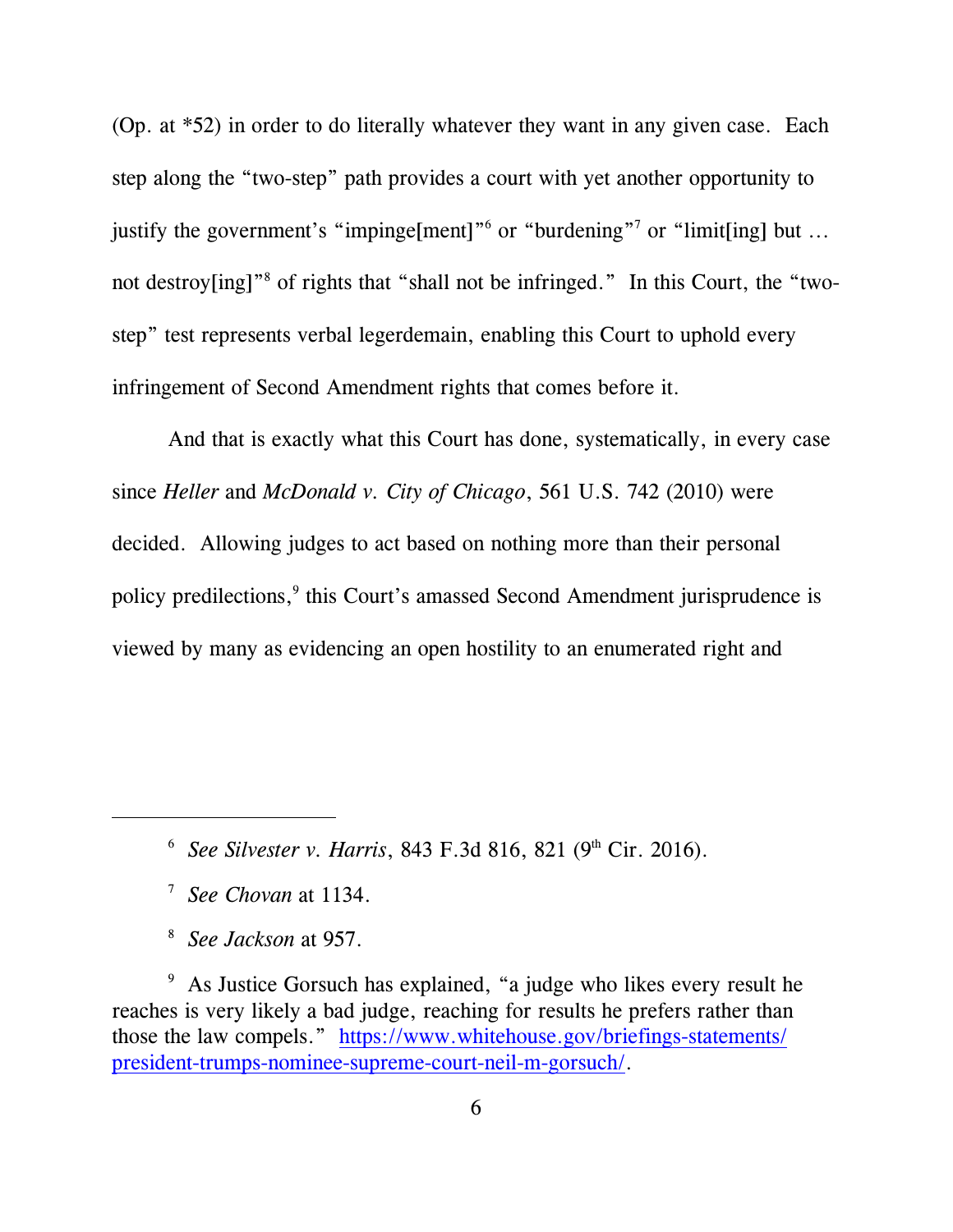representing the naked exercise of raw political power rather than reasoned judgment.<sup>10</sup>

### **II. THIS COURT'S POST-***HELLER* **JURISPRUDENCE AMOUNTS TO A NULLIFICATION OF THE SECOND AMENDMENT.**

A review of this Court's Second Amendment decisions since *Heller* and *McDonald* in 2008 and 2010 demonstrates the capriciousness of the two-step technique being employed.

### **A. Adoption of the Atextual, Judge-Empowering, Interest Balancing Test.**

In *Nordyke v. King*, 681 F.3d 1041 (9th Cir. 2012), this Court sitting *en banc* considered a challenge to a county's restrictions on the hosting of gun shows on county fairgrounds. A majority of the Court found that the county's last minute concessions that gun shows could operate on its property meant that the plaintiffs could no longer "succeed, no matter what form of scrutiny applies to Second Amendment claims." *Id.* at 1045. Concurring in the judgment, four

 $10$  Occasionally, federal judges have admitted how their biases affect their decisions. *See, e.g.,* W.O. Douglas, The Court Years, 1939-1975 at 8 (Random House: 1980) (quoting Chief Justice Hughes as saying "At the constitutional level where we work, ninety percent of any decision is emotional. The rational part of us supplies the reasons for supporting our predilections.").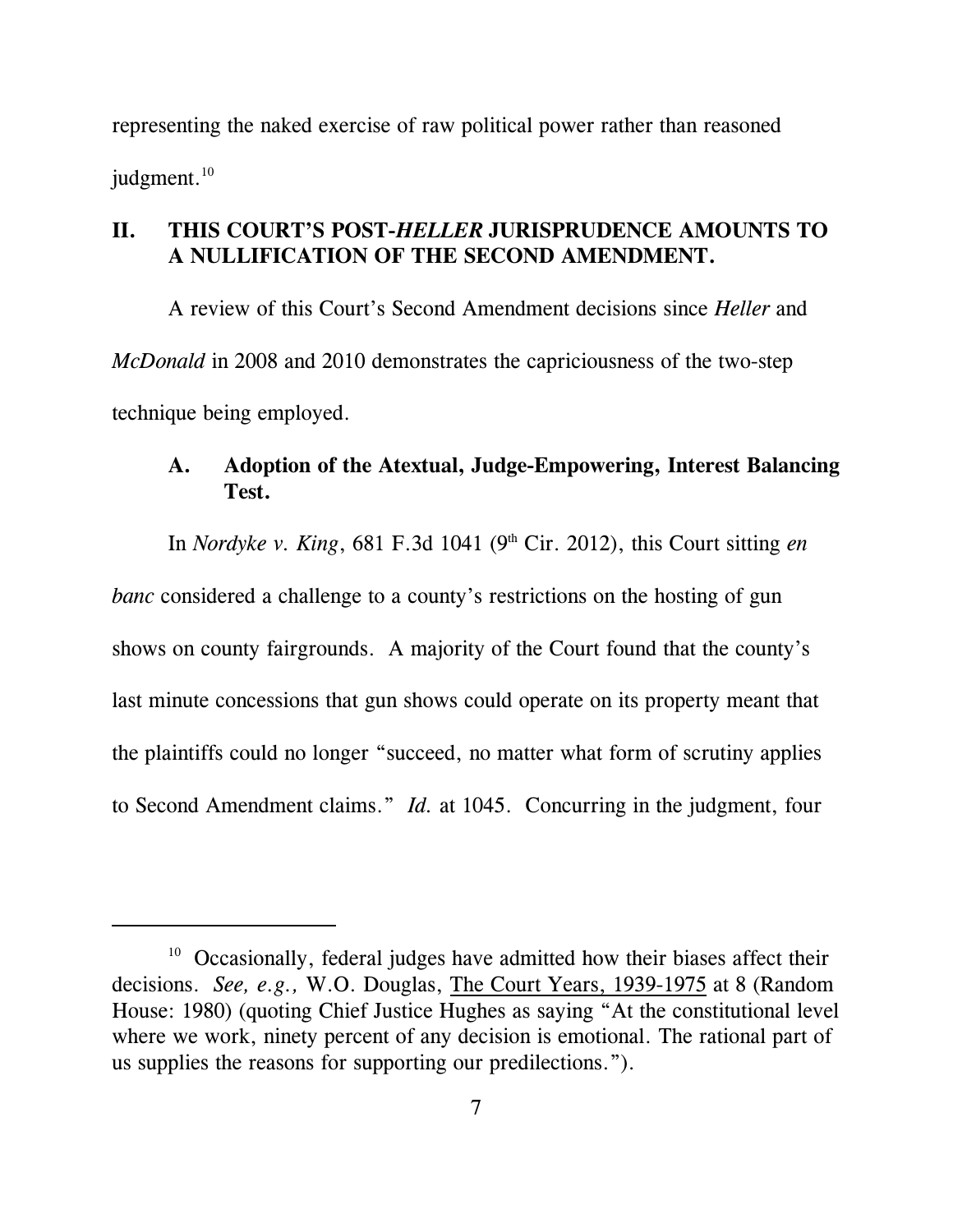judges wrote that they would have adopted the two-step test used by the threejudge panel and adopted by other circuits. *Id.*

About a year and a half later, the Ninth Circuit still had not expressly adopted the interest balancing two-step test used in other circuits. In *United States v. Chovan*, the Court considered a Second Amendment challenge to 18 U.S.C. §  $922(g)(9)$ , prohibiting firearm possession by those convicted of misdemeanor crimes of domestic violence ("MCDV"). In *Chovan*, the "appellant d[id] not argue [against] the familiar 'scrutiny' tests ... of our sister circuits ... but [rather] accepts it." *Id.* at 1142-3 (Bea, J., concurring). Likewise, the *Chovan* panel did not conduct any analysis of the propriety of the two-step interest balancing test or consider alternative approaches. *Id.* at 1136 (adopting without discussion of any contrary authority "the two-step Second Amendment inquiry undertaken by the Third Circuit in *Marzzarella* ... and the Fourth Circuit in *Chester*."). *See also id.* at 1143 (Judge Bea, *concurring*, treating the framework issue as "waived" and "accept[ing] the application of the tiers of scrutiny," but pointing out competing frameworks for Second Amendment analysis, such as by then-Judge Kavanaugh ("'text, history, and tradition'") and commentators who note that interest balancing tests "'don't make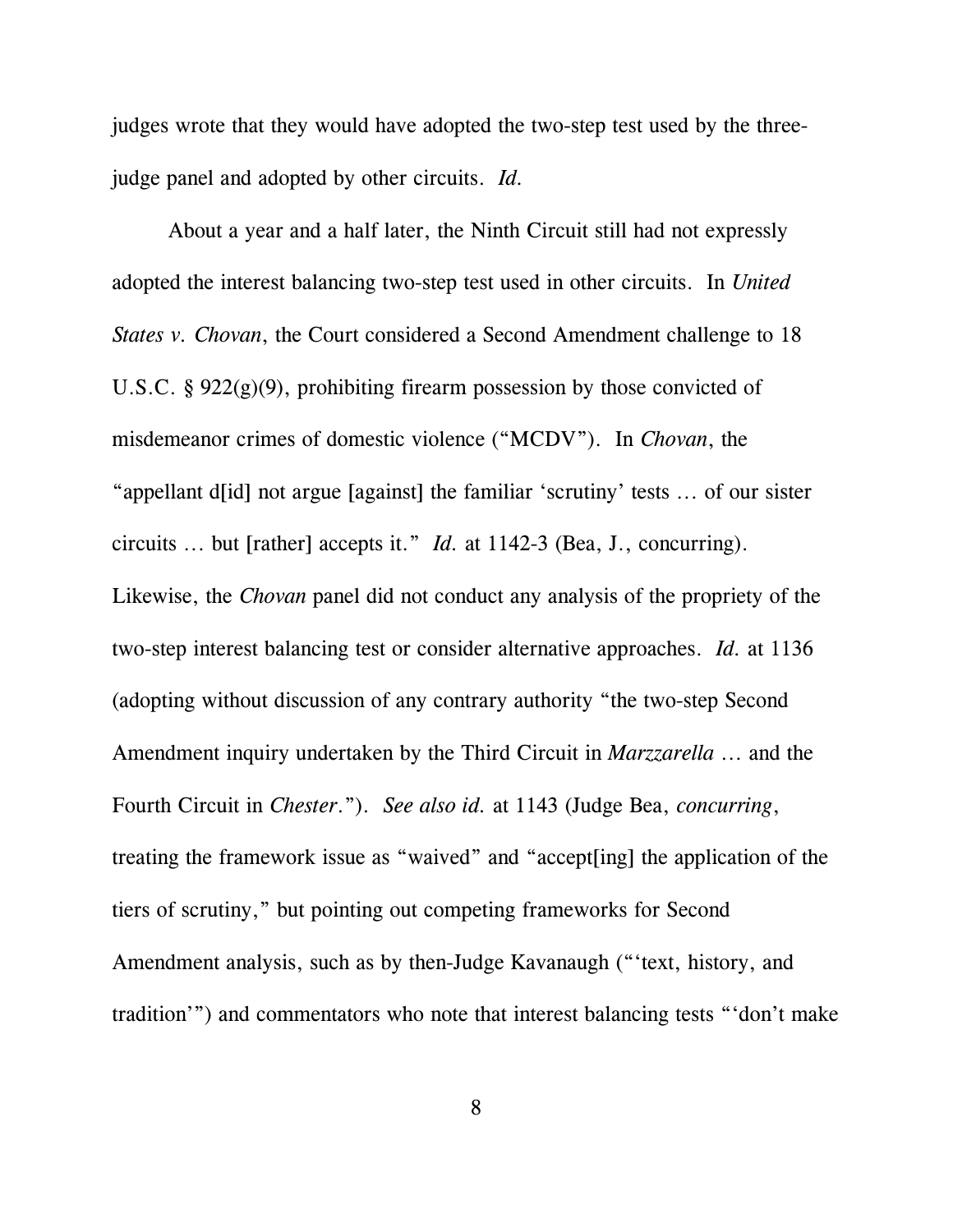sense here' in the Second Amendment context because the language of *Heller* seems to foreclose scrutiny analysis."). *Id.*

Thus, without any analysis whatsoever, and aware that competing frameworks (including the "simple *Heller* test") exist, the *Chovan* Court *by default* adopted the interest balancing two-step approach for the Ninth Circuit. Applying the two-step test, the Court concluded that the right of a person convicted of a MCDV to have a firearm "'is not within the core right identified in *Heller* — the right of a *law-abiding, responsible* citizen to possess and carry a weapon for self-defense....'" *Id.* at 1138. Nevertheless, the Court concluded that "[t]he burden ... is quite substantial," because it "amounts to a 'total prohibition'" of his right to keep and bear arms. The Court thus arrived at the unreconcilable conclusion that laws prohibiting firearms possession by those convicted of a MCDV are a severe burden on rights *that such persons purportedly*<sup>11</sup> *do not have to begin with*. Applying intermediate scrutiny to this non-core-but-severe-burden statute, the Court recited the "important ... government interest of preventing domestic gun violence," and concluded that

<sup>&</sup>lt;sup>11</sup> In concurrence, Judge Bea took issue with this assumption, noting that "in the Founding period, felonies historically resulted in disqualification ... But misdemeanors did not...." *Id.* at 1149 (Bea, J., concurring).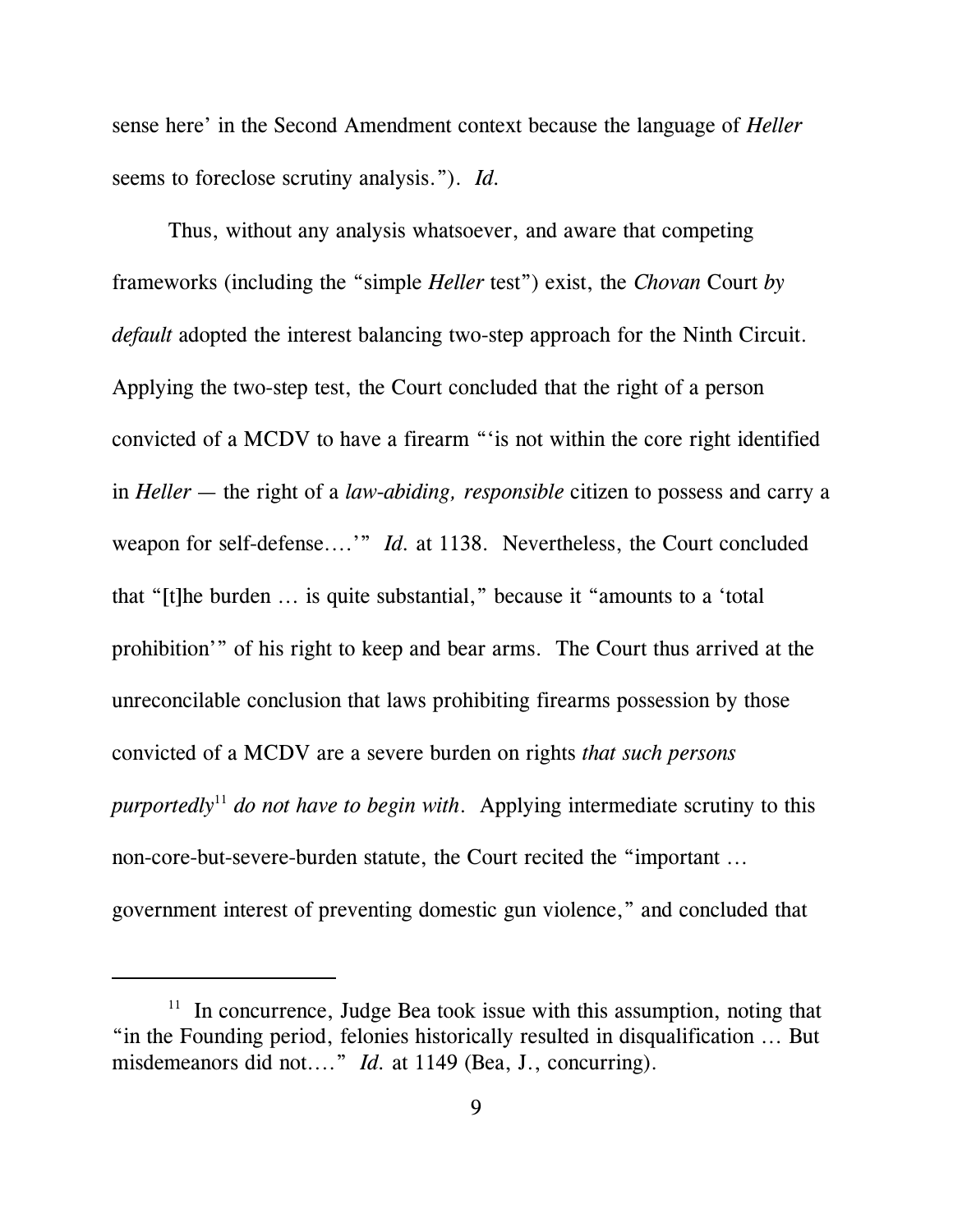prohibiting those convicted of a MCDV from having firearms could further that interest. *Id.* at 1139-1141.

### **B. Application of Intermediate Scrutiny to Cripple the Right to Keep and Bear Arms.**

In *Jackson v. City & County of San Francisco*, this Court again used intermediate scrutiny to uphold a San Francisco ordinance that required a handgun in the home to be "'stored in a locked container or disabled with a trigger lock,'" or else "'carried on the person.'" *Id.* at 958. It did not bother the Court that the San Francisco ordinance was nearly identical to one of the provisions in the D.C. ordinance at issue in *Heller*, which required firearms in the home to be "'unloaded and dissembled or bound by a trigger lock or similar device.'" *Heller* at 575.

*Heller* never applied or even mentioned intermediate scrutiny, striking down the D.C. trigger lock ordinance because it interfered with a citizen's ability to keep "any lawful firearm in the home operable for the purpose of immediate self-defense." *Id.* at 635. This Court, however, upheld San Francisco's nearly identical ordinance. First, the Court held that the ordinance "resembles none of" the "'presumptively lawful' regulations" in *Heller*, ignoring the resemblance to *Heller itself*. *Jackson* at 962. The Court then admitted that the ordinance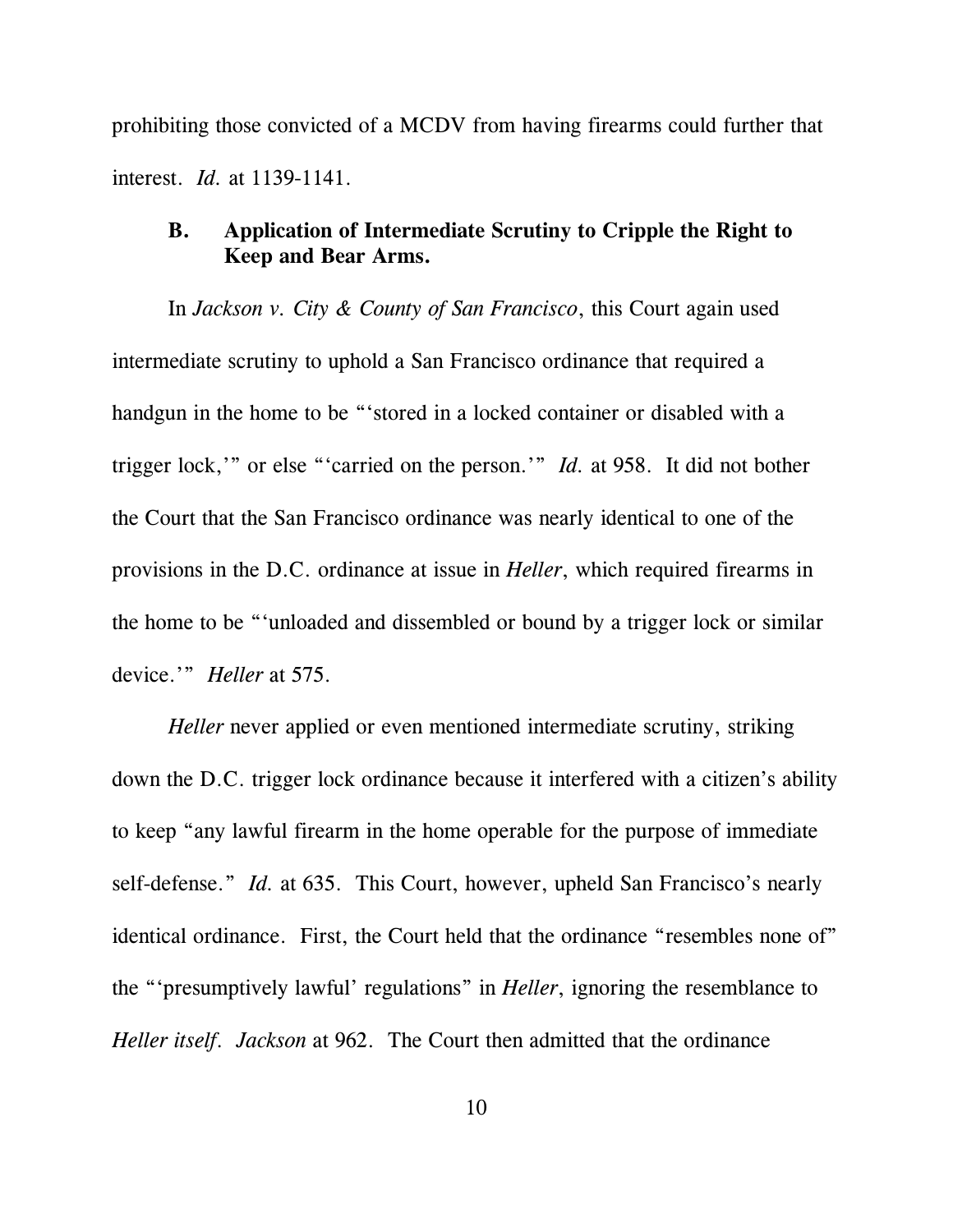"burdens rights protected by the Second Amendment" and "implicates the core" but — disregarding *Heller*, which concluded precisely the opposite<sup>12</sup> — claimed that it "does not impose [a] severe burden" allegedly because it "does not substantially prevent<sup>13</sup> law-abiding citizens from using firearms to defend themselves in the home." *Id.* at 963-64.

Thus, because the *Jackson* ordinance allegedly did not impose a "severe burden," the Court proceeded to apply "intermediate scrutiny." *Id.* at 966. Approving of the argument that more handguns in homes leads to "'increased risk of gun-related injury and death'" (presumably including legitimate selfdefense shootings), the Court claimed that the "significant government interest" prong was met. *Id.* at 965-66. Next, the Court used the same argument to

<sup>12</sup> Audaciously, the Court compared the *trigger lock* ordinance in *Jackson* to the *handgun ban* in *Heller*, apparently not finding it relevant to mention *Heller*'s separate rejection of the District's trigger lock requirement. *See Jackson* at 964-65.

<sup>&</sup>lt;sup>13</sup> By this logic, the *Jackson* court would have approved of a statute requiring automated external defibrillators ("AED") to be stored inoperable, disassembled, or with their operating mechanisms locked, in order to further the government's compelling interest in preventing accidental electrocutions. Certainly, such a requirement would no more "substantially prevent" a person from accessing an AED in the event of a heart attack than it would "substantially prevent" a person from accessing a firearm in the event of a violent home invasion.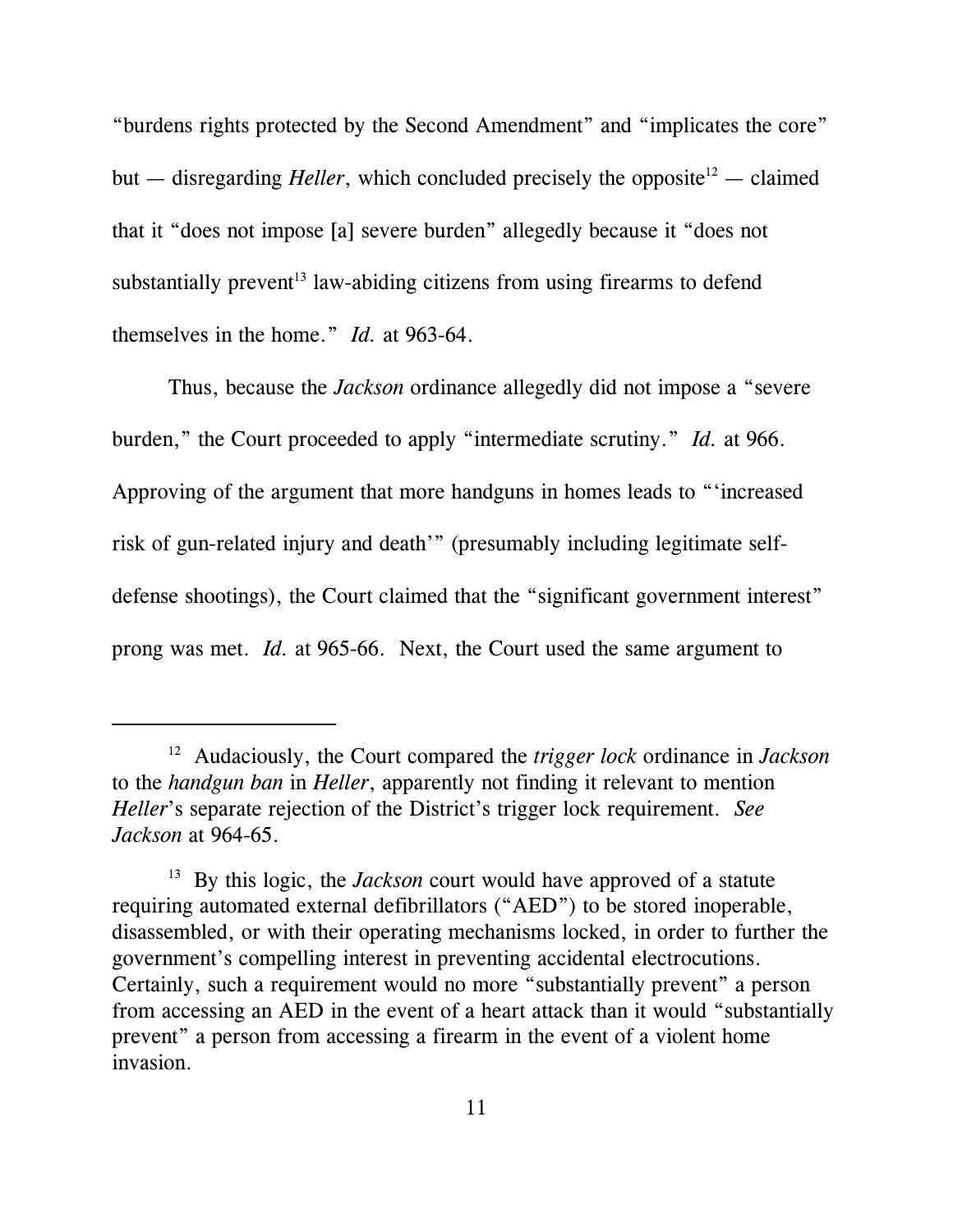conclude that the ordinance was reasonably related to the government interest, claiming that "San Francisco has drawn a reasonable inference" that fewer guns will "reduce firearm casualties." *Id.* at 966. Finally, the Court concluded by assuring that its ruling was required for the "children." *Id.*

In *Jackson*, the Court also considered an ordinance banning the purchase of "hollow-point ammunition" within city limits, the type of ammunition most commonly used for self-defense across the nation. *Id.* at 967. The Court first found that the plaintiffs had standing, disregarding the government's argument that city residents could obtain hollow-point ammunition outside the city.<sup>14</sup> *Id.* However, the Court claimed that a ban on quintessential self-defense ammunition "neither regulates conduct at the core of the Second Amendment right nor burdens that right severely...." *Id.* at 968. Thus, applying intermediate scrutiny, the Court concluded that government has a "substantial ... interest in

<sup>&</sup>lt;sup>14</sup> Ironically, the Court then concluded that the Second Amendment burden was not severe because "Jackson is not precluded from using the hollowpoint bullets in her home if she purchases such ammunition outside of San Francisco's jurisdiction." *Id.* at 968. Likewise, the Court concluded that the trigger lock requirement was permissible because it "leaves open alternative channels for self-defense...." *Id.* Of course, *Heller* made clear that "[i]t is no answer to say, as petitioners do, that it is permissible to ban the possession of handguns so long as the possession of other firearms (*i.e.*, long guns) is allowed." *Heller* at 629. But as usual, the *Heller* decision has not constrained outcomes in the Ninth Circuit.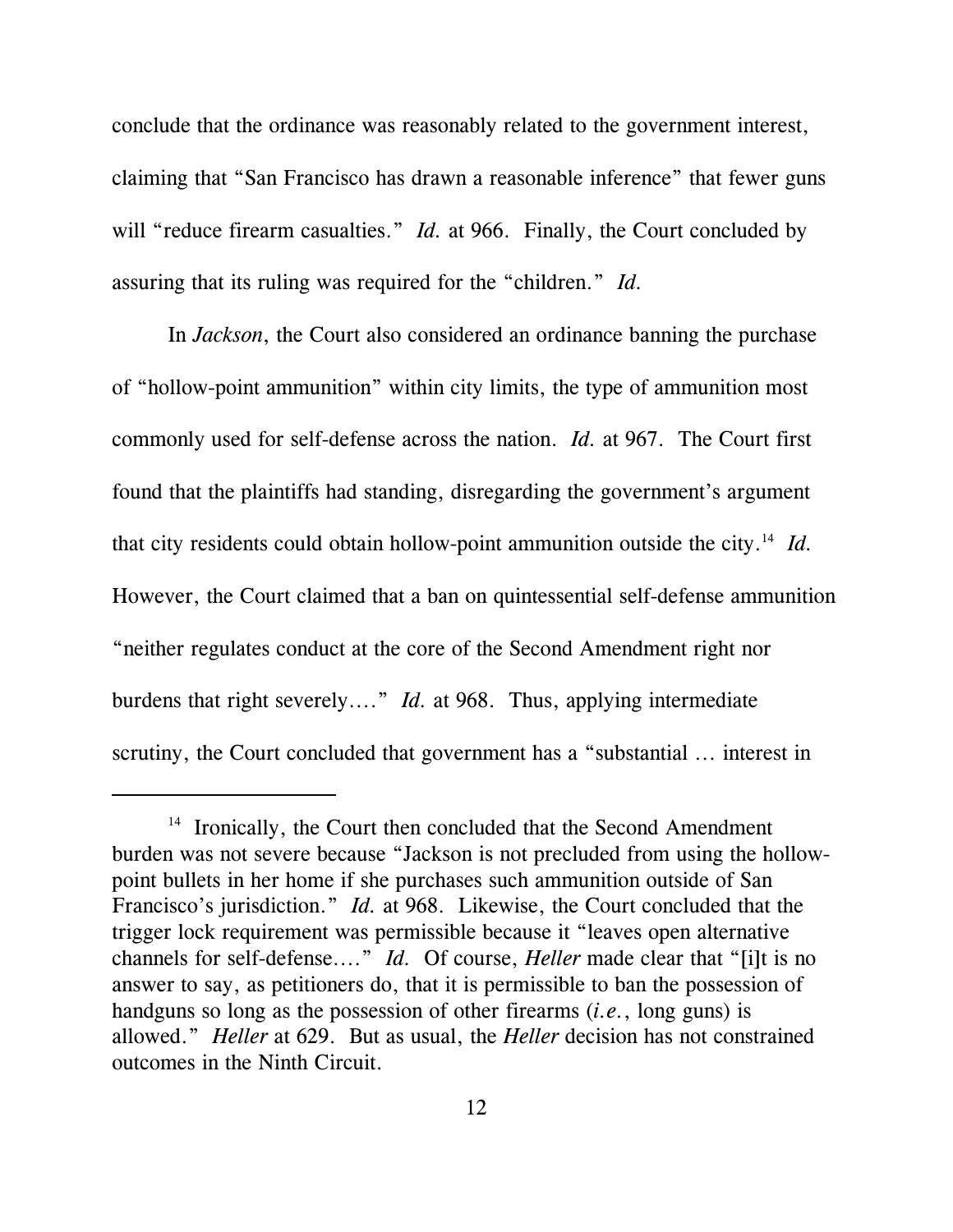reducing the fatality of shootings," presumably including the lives of criminals justifiably shot in self-defense shootings. *See id.* at 969.

In *Fyock v. City of Sunnyvale*, 779 F.3d 991 (9<sup>th</sup> Cir. 2015), a panel of this Court reviewed the denial of a preliminary injunction, in a challenge to an ordinance banning magazines with a capacity over 10 rounds. The Court determined that the ordinance had no historical analogue, governed magazines "'typically possessed by law-abiding citizens for lawful purposes,'" and found that such magazines were not "'dangerous and unusual weapons....'" *Id.* at 996- 97. Nevertheless, the Court went on to find that, even though the ordinance affected "core" rights, it did not impose a "severe burden" because gun owners could still own neutered magazines holding 10 or fewer rounds. *Id.* at 999. Proceeding to uphold the ban under intermediate scrutiny, the Court reasoned that "reducing the harm of intentional *and accidental* gun use"<sup>15</sup> is a "'substantial government interest,'" and deferred to the government's once-again circular and self-fulfilling conclusion that fewer "large-capacity magazines in circulation may

<sup>&</sup>lt;sup>15</sup> Of course, it is ridiculous to say that a large capacity magazine has any effect on the *accidental* discharge of a firearm as compared to a limited capacity magazine.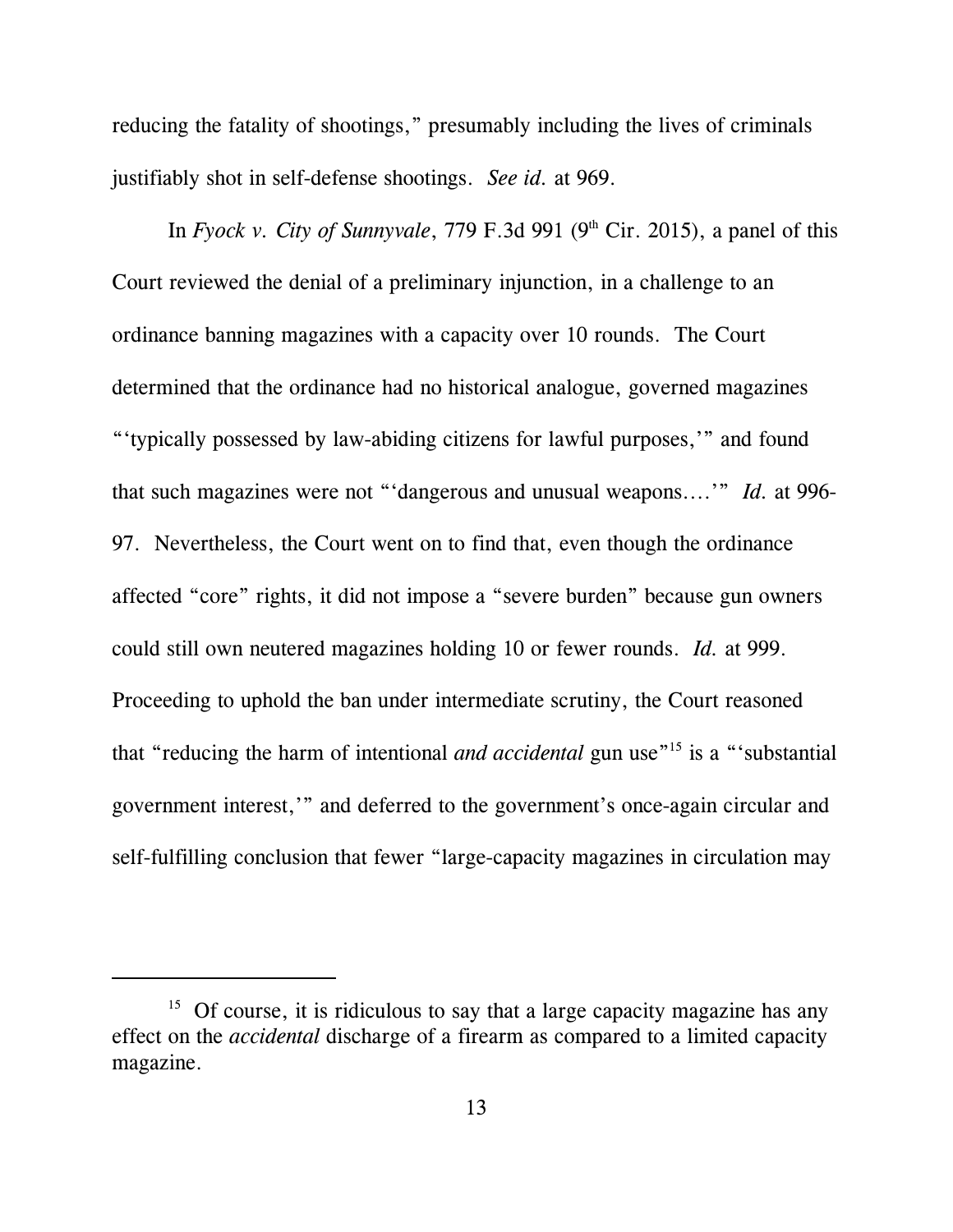decrease the use of such magazines in gun crimes." *Id.* at 1000 (emphasis added). $16$ 

#### **C. A Seeming Hiatus from Interest Balancing.**

Interestingly enough, after *Chovan* expressly adopted the two-step balancing test in the Ninth Circuit, this Court did not get to balancing in *Peruta v. County of San Diego, 824 F.3d 919 (9<sup>th</sup> Cir. 2016 (en banc)) ("Peruta en banc*"). There, the Court looked at a California statute which prohibited concealed carry without a license and denied such a license to virtually everyone by requiring them to prove their "good moral character" and demonstrate "good cause" to have a permit. *Id.* at 926. Separately, California restricted "open carry" of firearms, arguably amounting to a flat ban. *Id.* at 942. Together, the two statutes mean that ordinary Californians are prohibited from bearing arms in public.

In *Peruta*, neither the panel nor the *en banc* decision applied the *Chovan* interest balancing framework or engaged in application of intermediate scrutiny. First, the panel majority, both judges of whom had advocated for the adoption of

<sup>&</sup>lt;sup>16</sup> Likewise, a ban on chainsaws no doubt will reduce chainsaw-related injuries, which the government certainly has a compelling interest in preventing. Of course, people can also freeze to death in the winter from lack of firewood.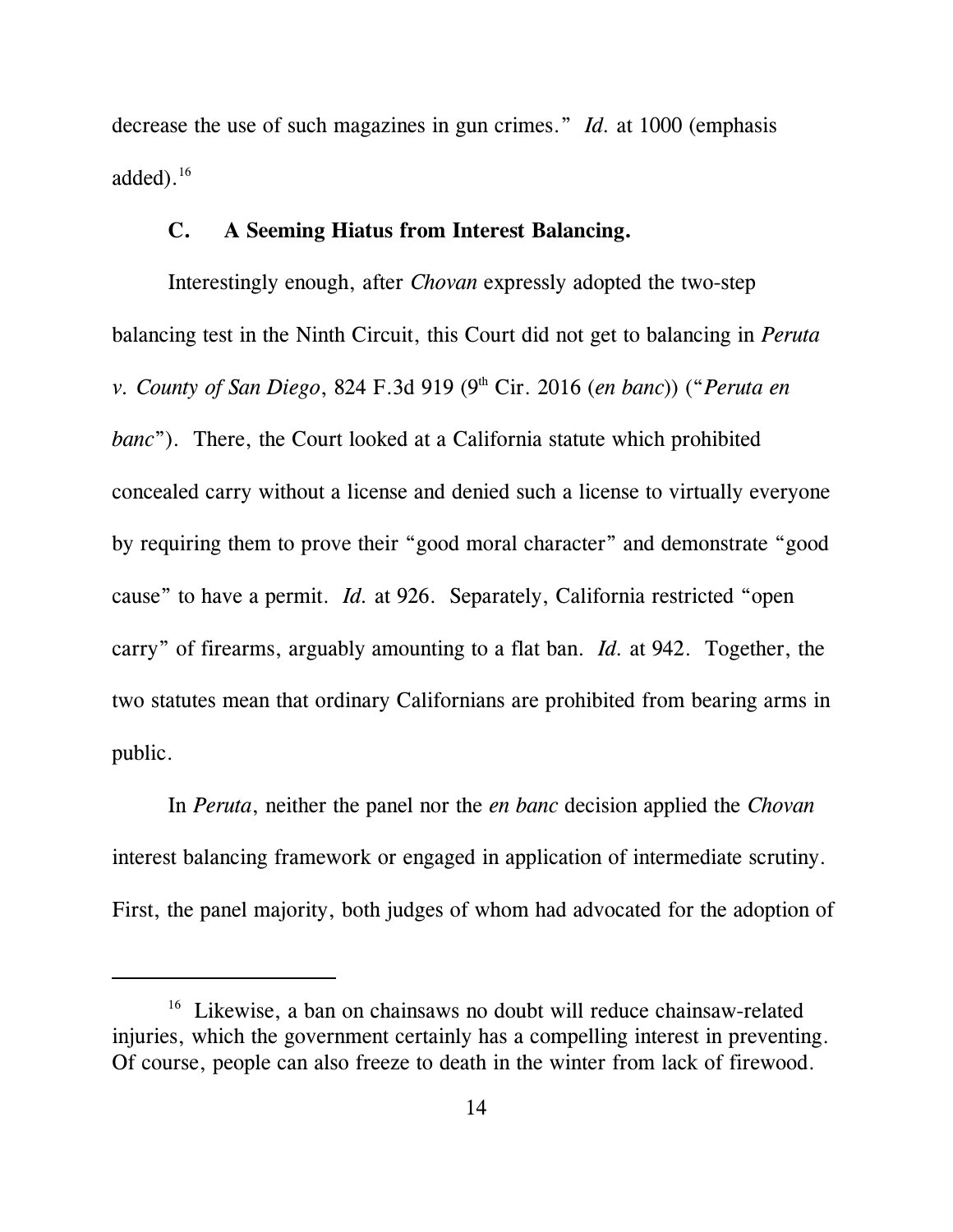interest balancing in *Nordyke*, questioned "whether a tiered-scrutiny approach was even appropriate in the first place," and instead decided the case by "[c]onsulting the text's original public meaning" along with "'both text and history'...." *Peruta v. County of San Diego*, 742 F.3d 1144, 1149-50 (9<sup>th</sup> Cir. 2014) ("*Peruta*"). After conducting an extensive and exhaustive "analysis of text and history," the panel concluded that "the carrying of an operable handgun outside the home for the lawful purpose of self-defense ... constitutes 'bear[ing] Arms' within the meaning of the Second Amendment." *Id.* at 1166. The panel claimed that, while a state might be able to ban open carry or to ban concealed carry, it could not entirely ban both. *Id.* at 1171-72.

This Court then *sua sponte* granted *en banc* review of the panel's decision. In its decision, the *Peruta en banc* Court — like the panel — neither interest balanced nor applied a level of scrutiny. Whereas the panel had looked at the California statutory scheme as a whole, the *en banc* Court refused to do so, leaving the issue of open carry for another day (*Peruta en banc* at 941-42). Rather, the *en banc* Court (like the panel) conducted an extensive (but deeply flawed) historical analysis, $17$  coming to the limited conclusion that "the

<sup>&</sup>lt;sup>17</sup> The *en banc* Court even appeared to question its earlier adoption of interest balancing, claiming that "[i]n analyzing the meaning of the Second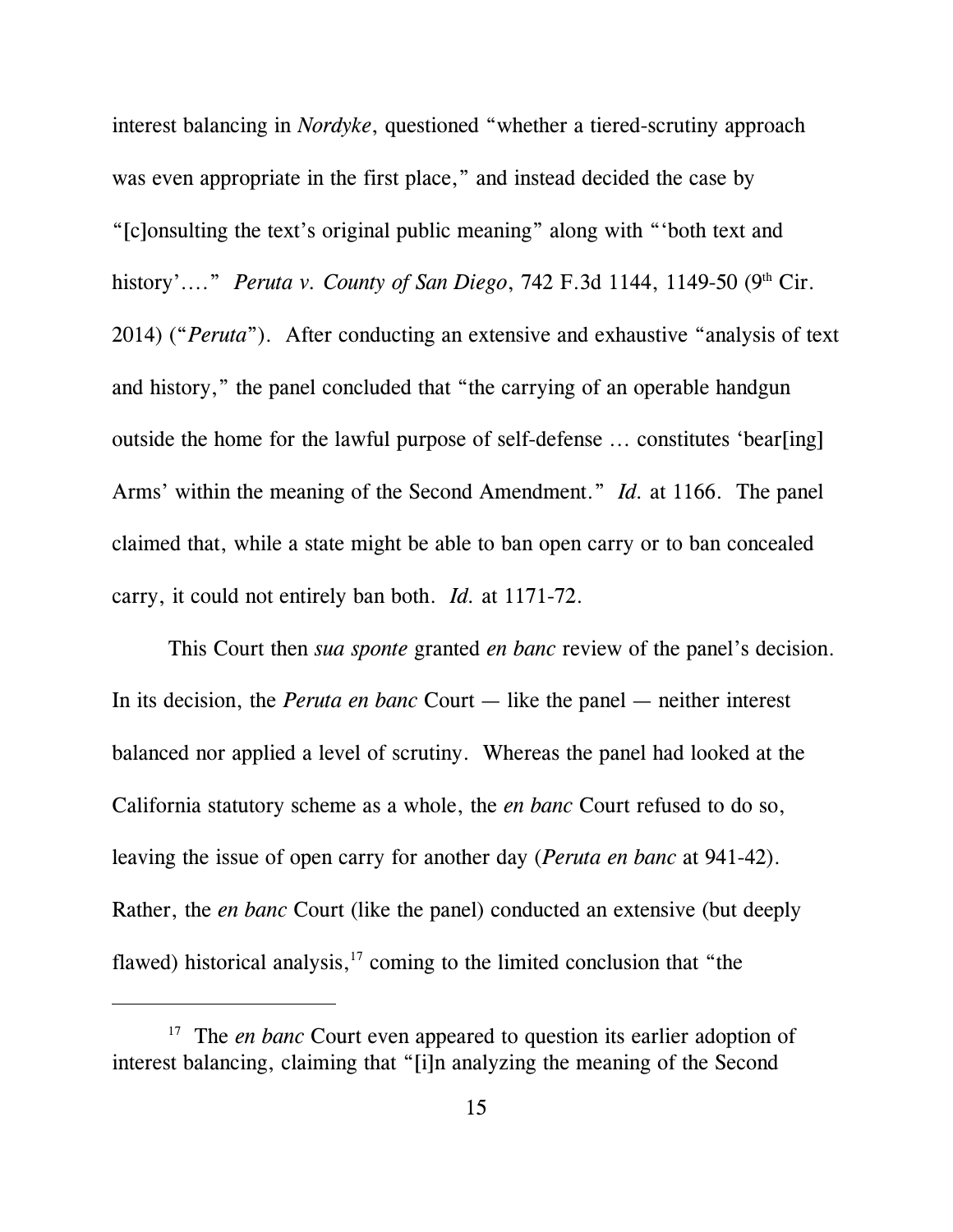overwhelming consensus of historical sources" demonstrated that "there is no Second Amendment right for members of the general public to carry concealed firearms in public."<sup>18</sup>  *Id.* at 927.

#### **D. Back to Balancing.**

In *Silvester v. Harris*, the Court upheld California's "10-day waiting

period for all lawful purchases of guns" including as applied to "'subsequent

purchasers,' all of whom likely already possessed a gun." *Id.* at 818, 825. Even

<sup>18</sup> The *en banc* court apparently did not see its decision as a departure from *Chovan*, but rather considered its history-and-tradition analysis to be "step one" of the two-step test — whether the Second Amendment applies at all. The Court went on to note that, "[e]ven if we assume that the Second Amendment applies, California's regulation of the carrying of concealed weapons in public survives intermediate scrutiny because it 'promotes a substantial government interest that would be achieved less effectively absent the regulation.'" *Id.* at 942.

Likewise, the *Peruta* panel majority had tried to reconcile its two seemingly diametric approaches, claiming that its "text and history" approach was what "we have done in the past [in] *United States v. Chovan*." *Peruta* at 1150. But at the same time, concluding that a "varying sliding-scale and tieredscrutiny approach[]" was unnecessary because "an alternative approach ... the approach used in *Heller* itself" was applicable (*id.* at 1167-68), the panel came to the conclusion that a statutory scheme which prohibited both open carry and concealed carry went "too far." *Id.* at 1170.

Later Ninth Circuit panels, as well, treated *Peruta* as not having needed to get to "step two," since the right to bear arms was determined to be "outside the scope of the Second Amendment." *Silvester* at 822.

Amendment, the Supreme Court in *Heller* and *McDonald* treated its historical analysis as determinative." *Id.* at 929.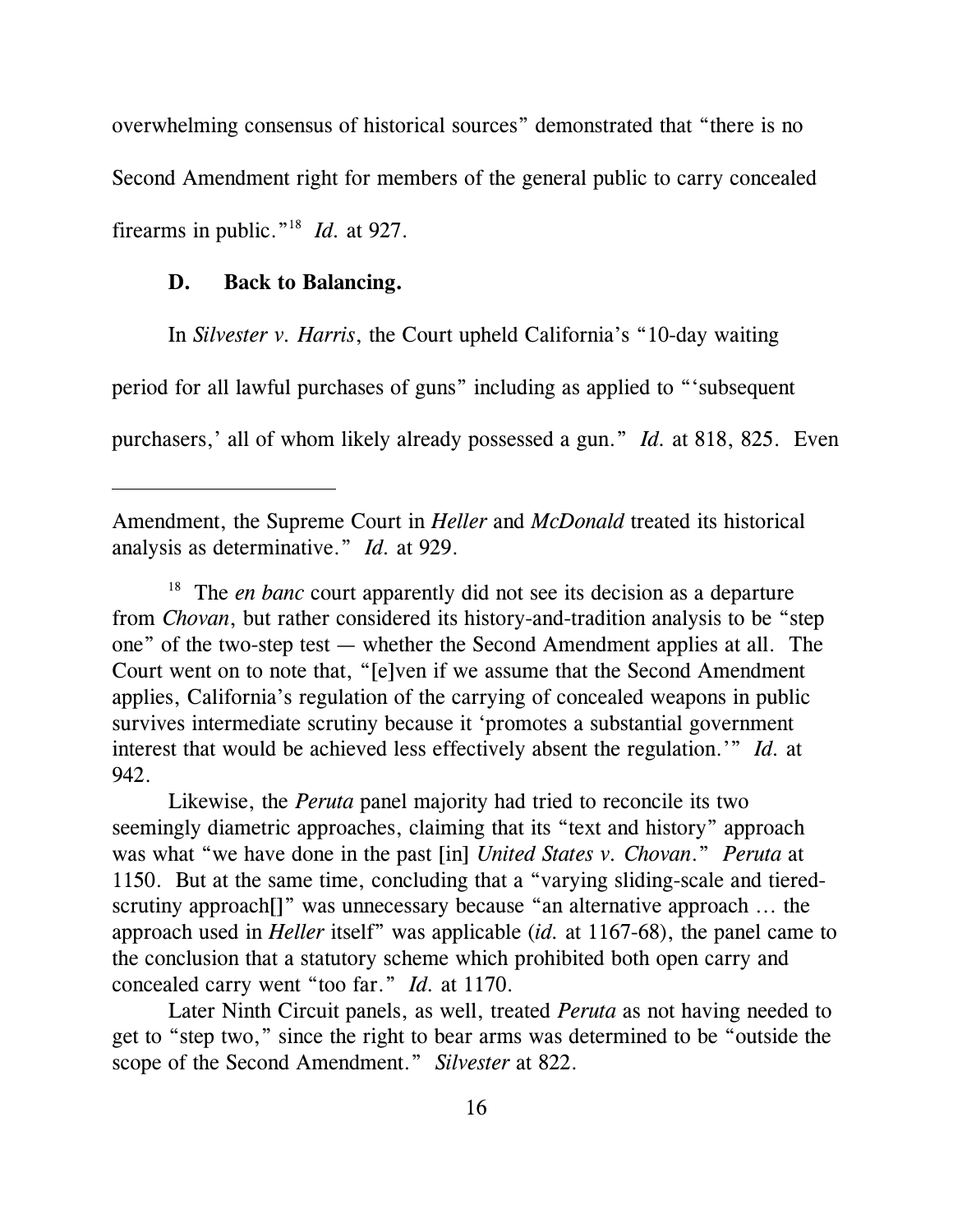though noting that "*Heller* gave us the framework" which was "a textual and historical analysis," the Court also claimed that *Heller* "left for future evaluation the precise level of scrutiny to be applied...." *Id.* at 819-20.

Touting the "near unanimity" of the federal circuits in applying the twostep test (*id*. at 823) (but failing to mention the pre-*Heller* "near unanimity" of the federal circuits erroneously concluding the Second Amendment is a collective right<sup>19</sup>), the *Silvester* court claimed that a 10-day waiting period on the purchase of a firearm "does not place a substantial burden on Second Amendment rights" (which many Californians seeking to buy firearms to respond to recent rioting would dispute) because during the founding era the country did not have highways and computers, and thus early Americans had to wait for delivery of their firearms.<sup>20</sup> *Id.* at 827. Applying intermediate scrutiny, the panel once again confirmed that "promoting [public] safety" is an important government

<sup>19</sup> *See, e.g., Silveira v. Lockyer*, 312 F.3d 1052 (9th Cir. 2002) (finding no individual right to keep and bear arms).

 $20$  By this theory, the panel would have consented to a 10-day cooling off period prior to the distribution of judicial opinions (so that judges could reconsider the impact of their decisions), on the grounds that there were no such things as SCOTUSBlog and LexisNexis when *Marbury v. Madison* was decided.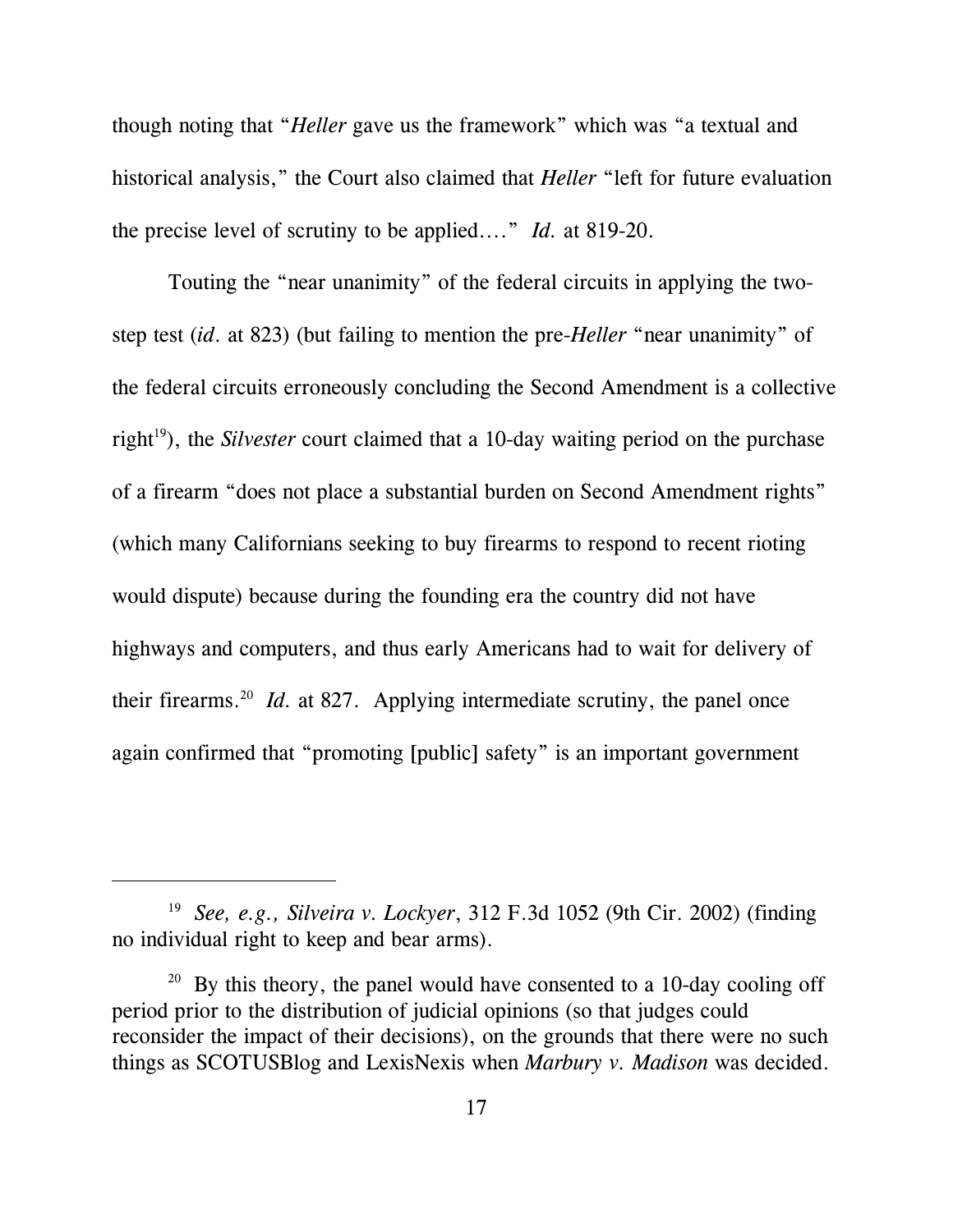interest (to no one's surprise), and that a "cooling-off period" theoretically "may prevent or reduce impulsive acts of gun violence or self harm."<sup>21</sup> *Id.* at 827-28.

In *Pena v. Lindley*, the Court considered challenges to California's Unsafe Handgun Act ("UHA"), which requires any newly designed handgun models to have certain safety features, including microstamping — a technology that does not exist and which no firearm design employs. In other words, the UHA has imposed a complete ban on new handguns in California.

The Court skipped over the question of whether there was a Second Amendment right to purchase handguns, moving full steam ahead towards intermediate scrutiny. *Id.* at 973. Passing by *Heller*'s admonition that "[i]t is no answer to say, as petitioners do, that it is permissible to ban the possession of handguns so long as the possession of other firearms (*i.e.*, long guns) is allowed" (*Heller* at 629), the Court concluded that it is permissible for California to outright ban all new makes and models of handguns, so long as possession of other handguns (older ones) is allowed. *Pena* at 978-79. Reasoning that the restrictions governing which handguns Californians can buy is at best a *de*

<sup>&</sup>lt;sup>21</sup> Not getting a gun for 10 days certainly will keep a person without a gun from using a gun for 10 days — including to defend himself from a criminal, who already has a gun obtained from an unlawful source where a "cooling off" period is not applicable.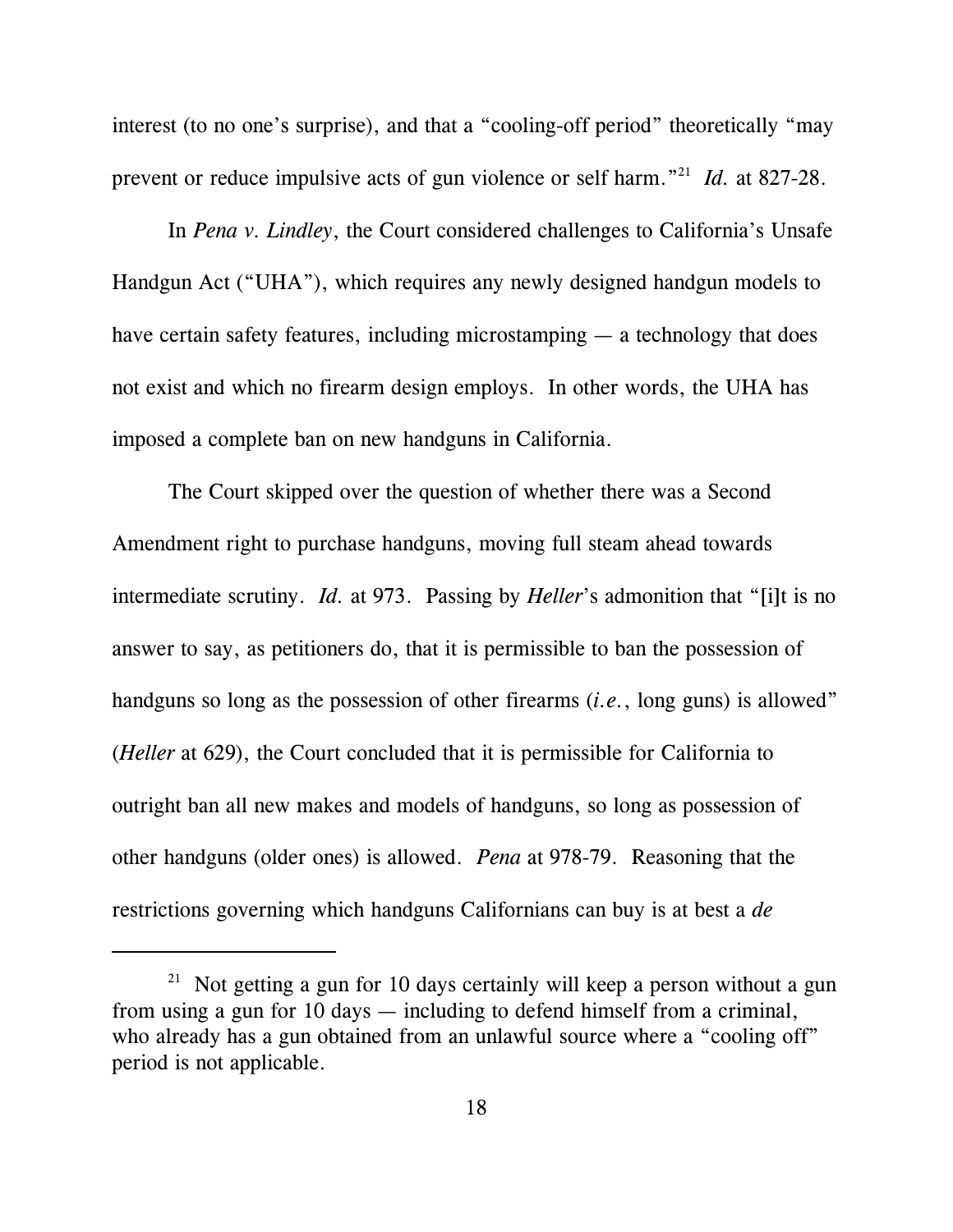*minimis* burden on their rights, the Court applied intermediate scrutiny. *Id.* at 979.

The Court asserted that preventing "'injuries to firearms operators and crime'" are "substantial ... governmental safety interests," and concluded that the government reasonably can require firearms to contain all manner of features — including made-up technology that does not exist in the real world<sup>22</sup> — in order to further those alleged interests. *Id.* at 979-86.

The above cases do not exhaust the list of this Court's interest balancing Second Amendment cases, but rather are representative of its decisions. *See also Wilson v. Lynch*, 835 F.3d 1083 ( $9<sup>th</sup>$  Cir. 2016) (using intermediate scrutiny to uphold ATF's interpretation of 18 U.S.C. § 922(d)(3) to prohibit those with medical marijuana cards from obtaining firearms, even without evidence of actual drug use); *United States v. Torres*, 911 F.3d 1253 (9<sup>th</sup> Cir. 2019) (refusing to find that even criminal illegal aliens are not part of "the people" protected by the Second Amendment, but instead using intermediate scrutiny to uphold 18 U.S.C. § 922(g)(5)); *United States v. Singh*, 924 F.3d 1030 (9<sup>th</sup> Cir. 2019) (same for nonimmigrant visa holders); *Mai v. United States*, 952 F.3d 1106 (9<sup>th</sup> Cir.

 $22$  Perhaps California next will require all new firearms sold in the state to come equipped with a "stun" setting, like a Star Trek phaser.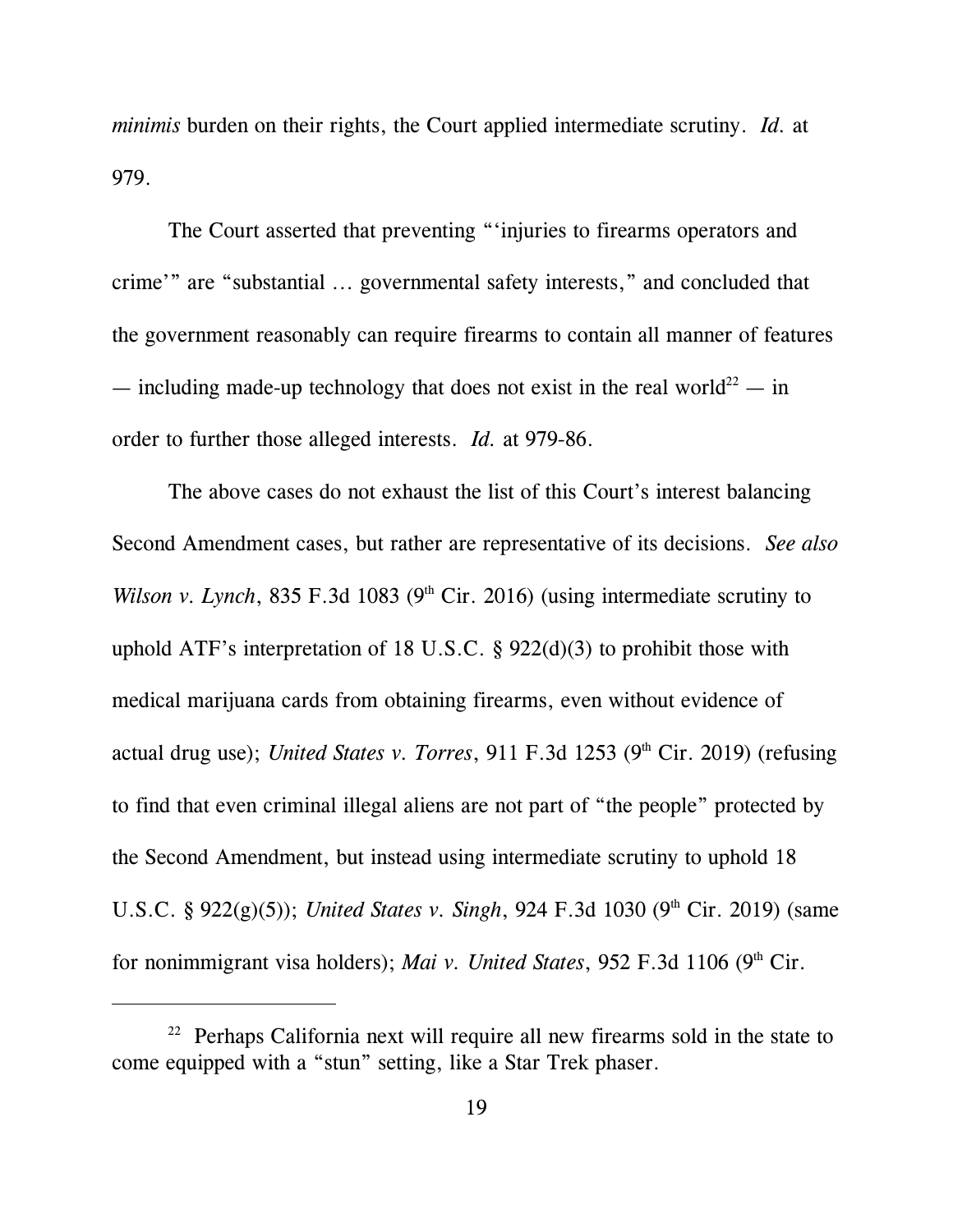2020) (using intermediate scrutiny to uphold the 18 U.S.C.  $\S 922(g)(4)$ prohibition for involuntary commitments).

### **III. IS THERE** *ANY* **RESTRICTION THAT WOULD VIOLATE THE SECOND AMENDMENT?**

Based on this compilation of cases, the judge-empowering, interestbalancing two-step test used in this Circuit has permitted this Court to justify literally every Second Amendment-related restriction to come across its desk since *Heller*. So far as *amici* can ascertain, this Court has a *perfect record* of ruling against the Second Amendment. This Court has found "reasonable regulations" in every single case, leading to the question of what sort of infringement of Second Amendment rights the court might consider unreasonable, or to ever meet the "gone too far" test. *See Peruta* at 1170.

As even this Court is forced to admit, *Heller* recognized — *at the very minimum* — the Second Amendment protects the right of law-abiding persons to keep operable handguns in the home for self-defense. Yet this Court's cases have systematically undermined (if not totally obliterated) every aspect of that right. This Court has concluded that Americans have no right to buy the most common and popular handguns for self-defense (*Pena*) and, even if they did, that dealers have no right to sell to them (*Teixeira v. County of Alameda,* 873 F.3d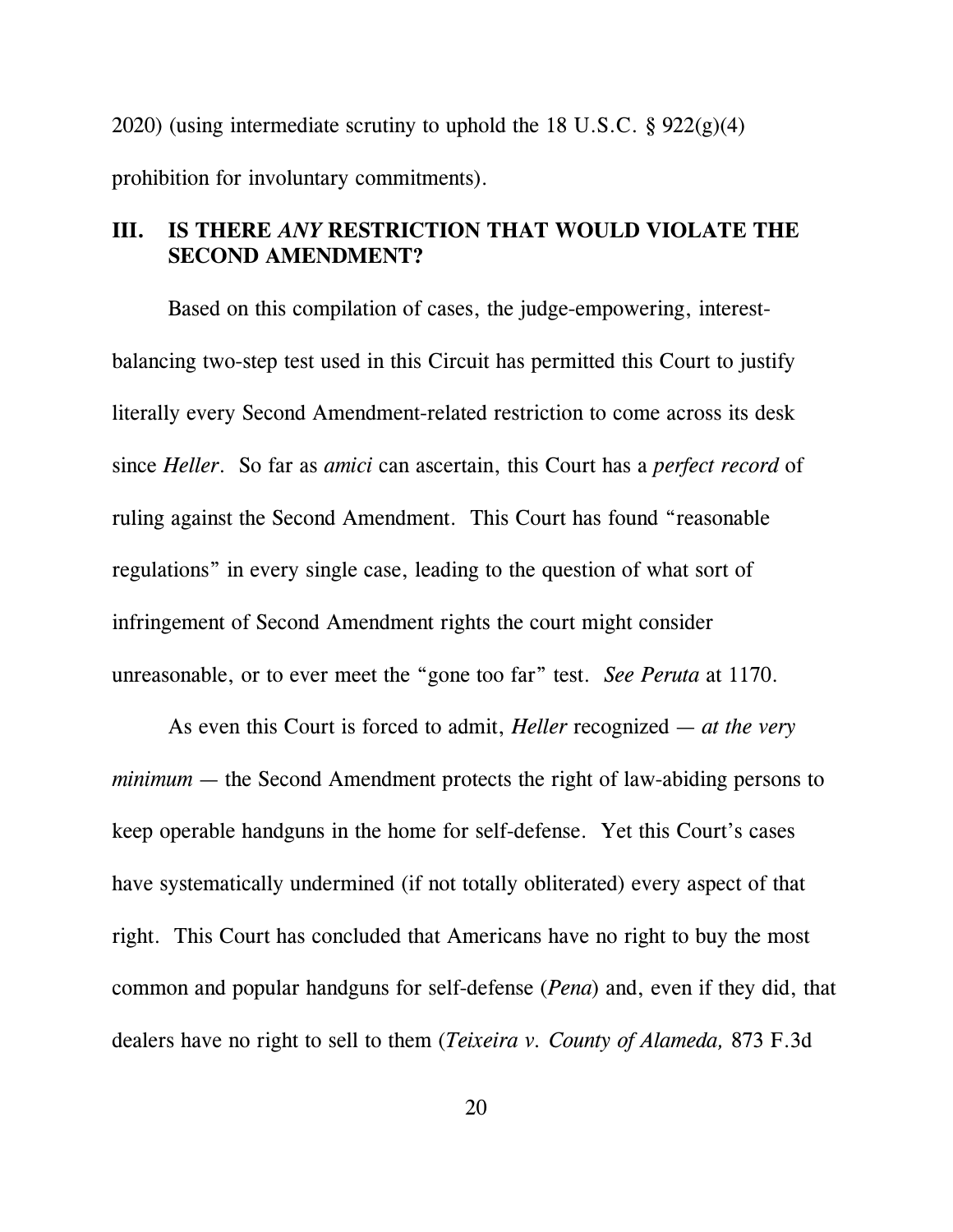670 ( $9<sup>th</sup>$  Cir. 2017)); that people may not purchase quintessential self-defense ammunition (*Jackson*); that they may not purchase quintessential self-defense magazines (*Fyock*); and that they cannot keep even the permissible types of handguns, limited capacity magazines, and restricted types of ammunition they *are* permitted to have in their homes in an operable condition (*Jackson*). Separately, this Court has supported waiting periods (*Silvester*) and the payment of fees (*Bauer v. Becerra*) as preconditions to the exercise of this enumerated right — restrictions that this Court certainly would never permit for other judicially favored, atextual (made-up) rights.

Unfortunately, this Court has not received much resistance to its application of intermediate scrutiny. As noted above, *Chovan* adopted the twostep test without any briefing, argument, analysis, or discussion. Regrettably, since then, most lawyers appearing before this Court similarly have chosen not to argue for "the simple *Heller* test" used by the court below, instead defaulting to strict-versus-intermediate scrutiny. Whether because of the familiarity of such tests from First Amendment case law, or perhaps in an attempt to appear "reasonable" to a Court that is openly hostile to an enumerated constitutional right, rarely is this Court told that *Chovan* — and the litany of cases since then —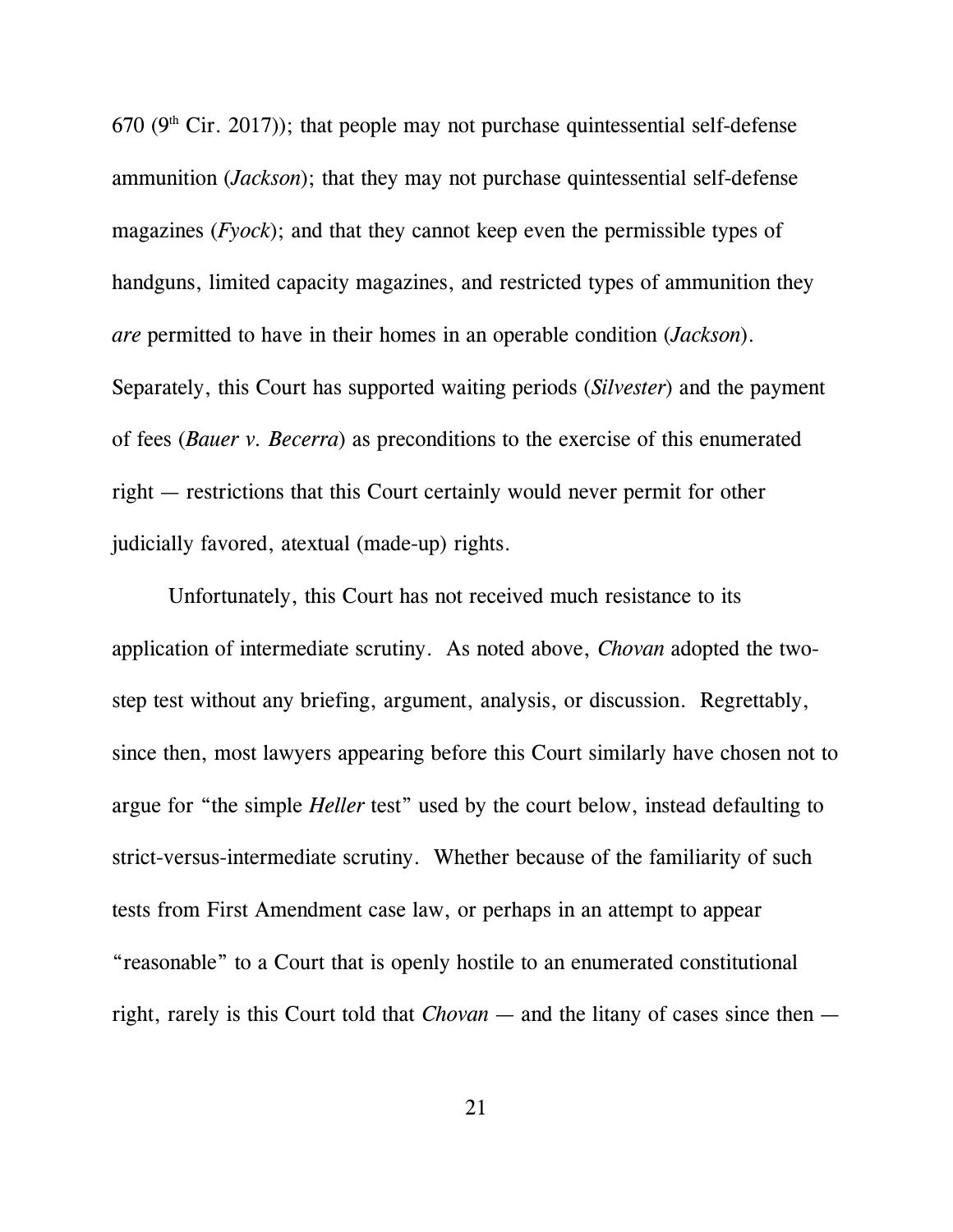employ the wrong analysis.<sup>23</sup> As American journalist M. Stanton Evans once said, "he who writes the Resolved Clause, wins the debate." In other words, when it comes to Second Amendment litigation in the Ninth Circuit, conceding application of the two-step test invariably leads to the infringement of Second Amendment rights.

Occasionally, a district court in this Circuit, or even a "rogue" panel of this Court, steps out of line, and dares to *get it right* on the Second Amendment. When that happens, this Court is quick to stay, and then reverse, the lower court, or to vacate and grant *en banc* review of a panel decision, thus suppressing any dissent that might have occurred. *See Young v. Hawaii*, 896 F.3d 1044 (9<sup>th</sup> Cir. 2018) (rehearing *en banc* granted in 915 F.3d 681 (9<sup>th</sup> Cir. 2019); *Peruta v. County of San Diego*, 742 F.3d 1144 (9<sup>th</sup> Cir. 2014) (rehearing en banc granted *sua sponte* in 781 F.3d 1106 ( $9<sup>th</sup>$  Cir. 2015)). This pattern should not continue in

<sup>23</sup> That is not to say that *all* of these cases reached the wrong result. For example, *Torres* could have reached the same result with "the simple *Heller* test," on the basis that "the people" protected by the Second Amendment does not include illegal aliens.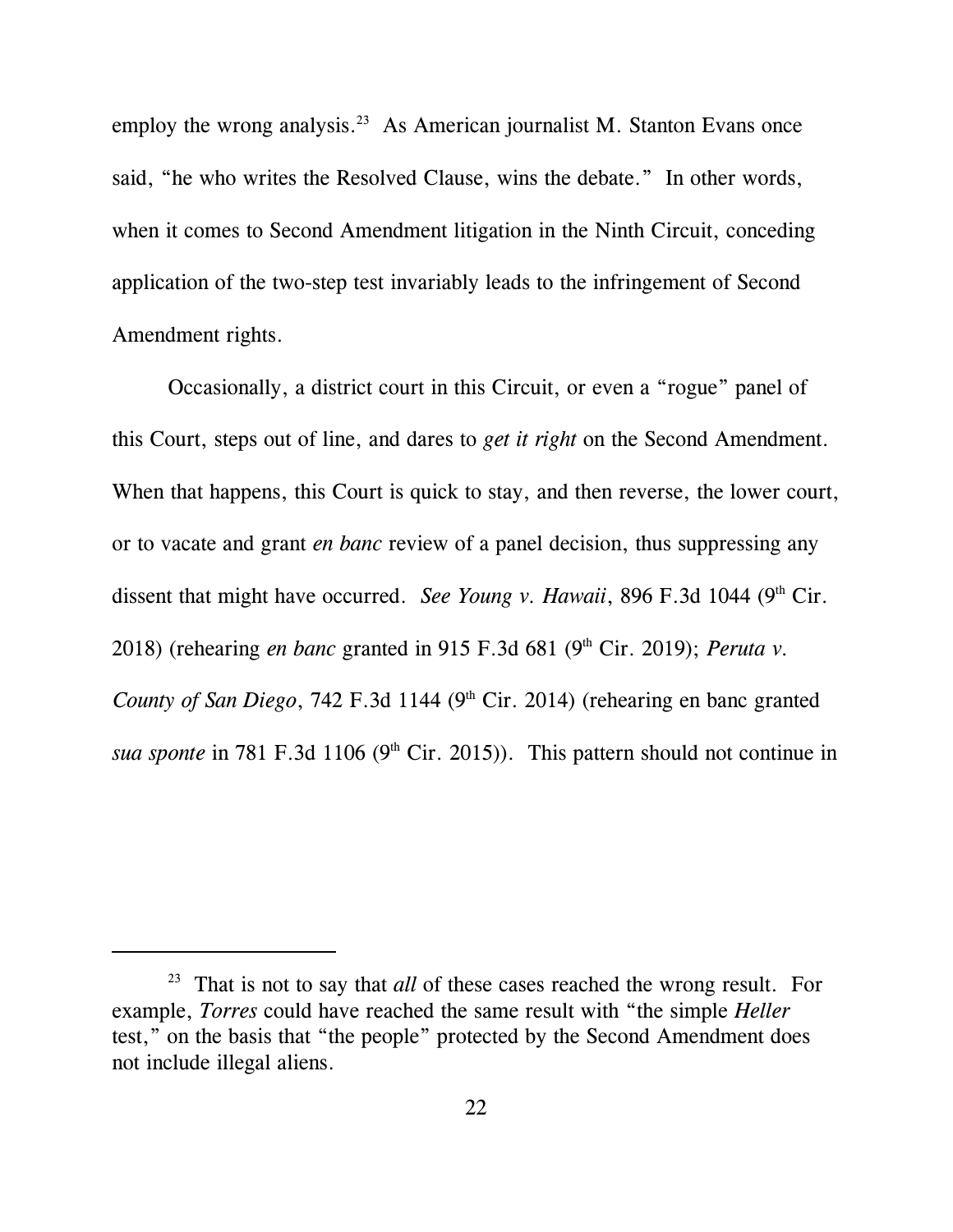this case, 24 or in the pending appeal from *Duncan v. Becerra*, 366 F. Supp. 3d 1131 (S.D. Cal. 2019).

Certainly, the panel in this case may consider itself bound by the prior erroneous decisions of this Court. But that should not stop the panel from conducting the "simple *Heller* test" as Judge Benitez did below, and explaining why the two-step test is wrong. As *Heller* made clear, "[a] constitutional guarantee subject to future judges' assessments of its usefulness is no constitutional guarantee at all. Constitutional rights are enshrined with the scope they were understood to have when the people adopted them, whether or not future legislatures or (yes) even future judges think that scope too broad." *Heller* at 634-5. It is time for this Court to stop its broadside attack on Second Amendment rights, the personal views of federal judges notwithstanding.

#### **CONCLUSION**

The district court's opinion should be affirmed.

Respectfully submitted,

/s/Jeremiah L. Morgan ROBERT J. OLSON

<sup>&</sup>lt;sup>24</sup> Indeed, a majority of a three-judge motions panel of this Court has already stayed the district court's opinion pending appeal. *Rhode v. Becerra*, No. 20-55437, ECF # 13-1 (May 14, 2020).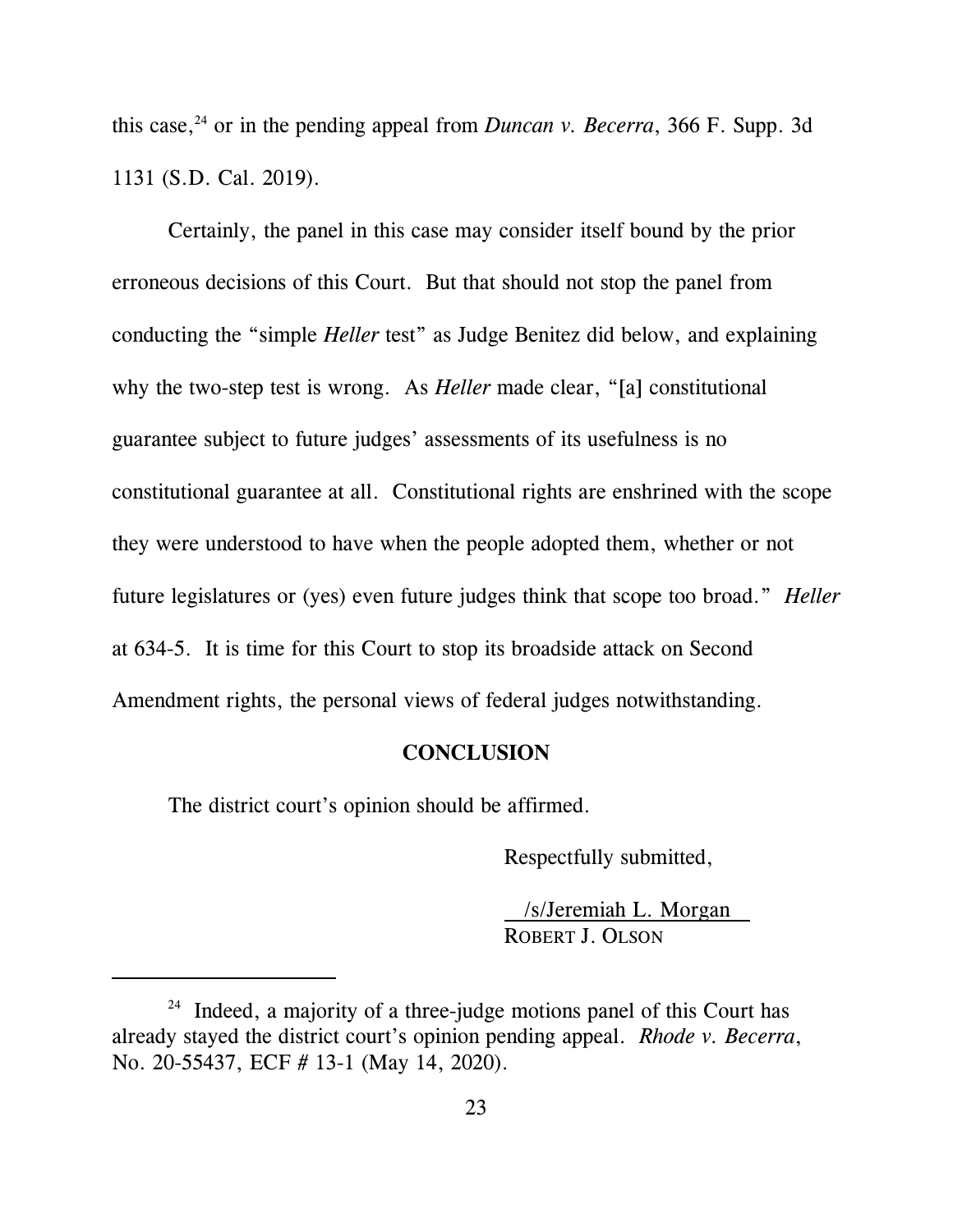JEREMIAH L. MORGAN\* WILLIAM J. OLSON HERBERT W. TITUS WILLIAM J. OLSON, P.C. 370 Maple Avenue W., Suite 4 Vienna, VA 22180-5615 (703) 356-5070 *Attorneys for Amici Curiae* \*Attorney of Record August 7, 2020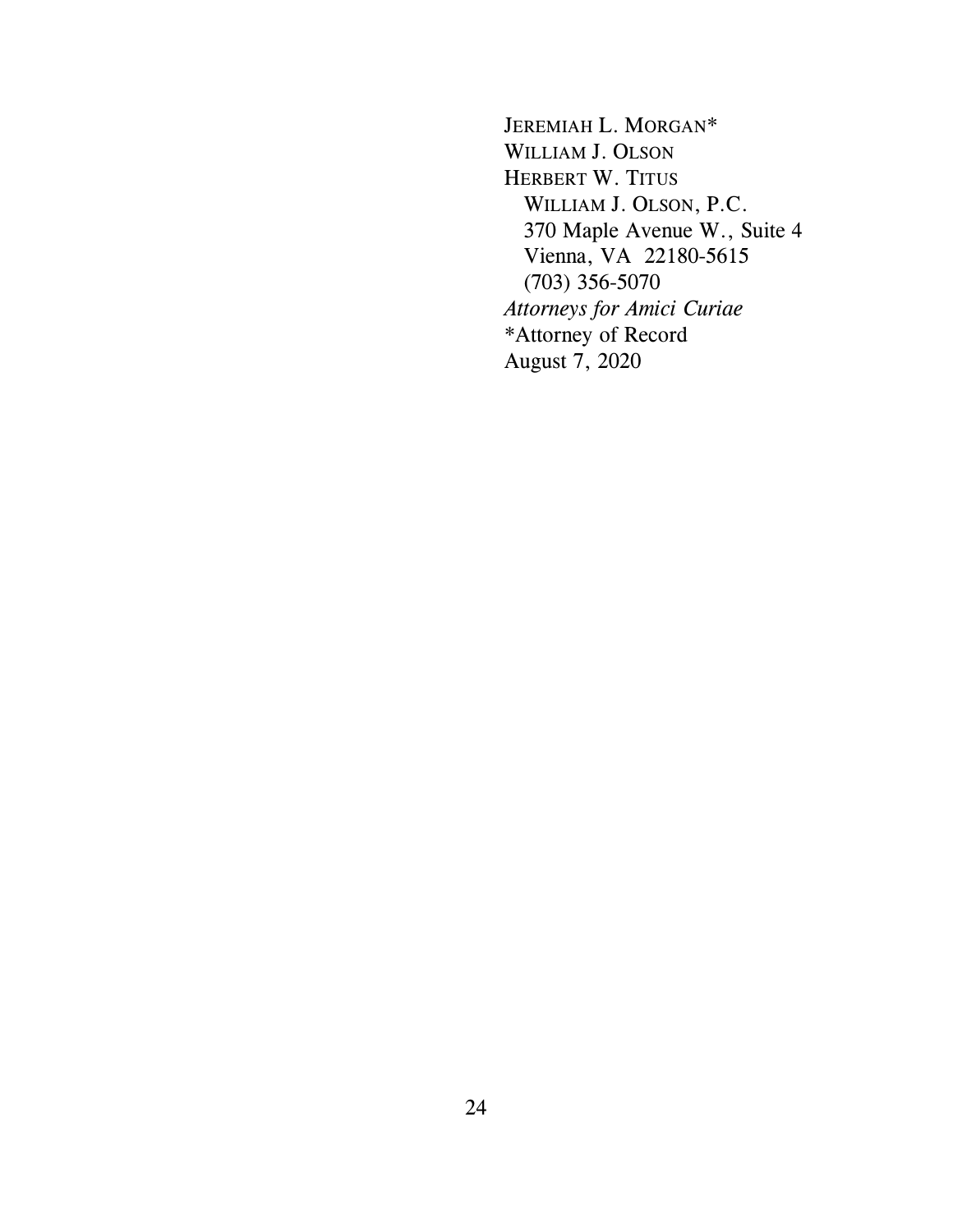### **CERTIFICATE OF SERVICE**

IT IS HEREBY CERTIFIED that service of the foregoing Brief *Amicus Curiae* of Gun Owners of America, Inc., *et al.*, in Support of Plaintiffs-Appellees and Affirmance, was made, this  $7<sup>th</sup>$  day of August 2020, by the Court's Case Management/Electronic Case Files system upon the attorneys for the parties.

*/s/Jeremiah L. Morgan*

Jeremiah L. Morgan Attorney for *Amici Curiae*